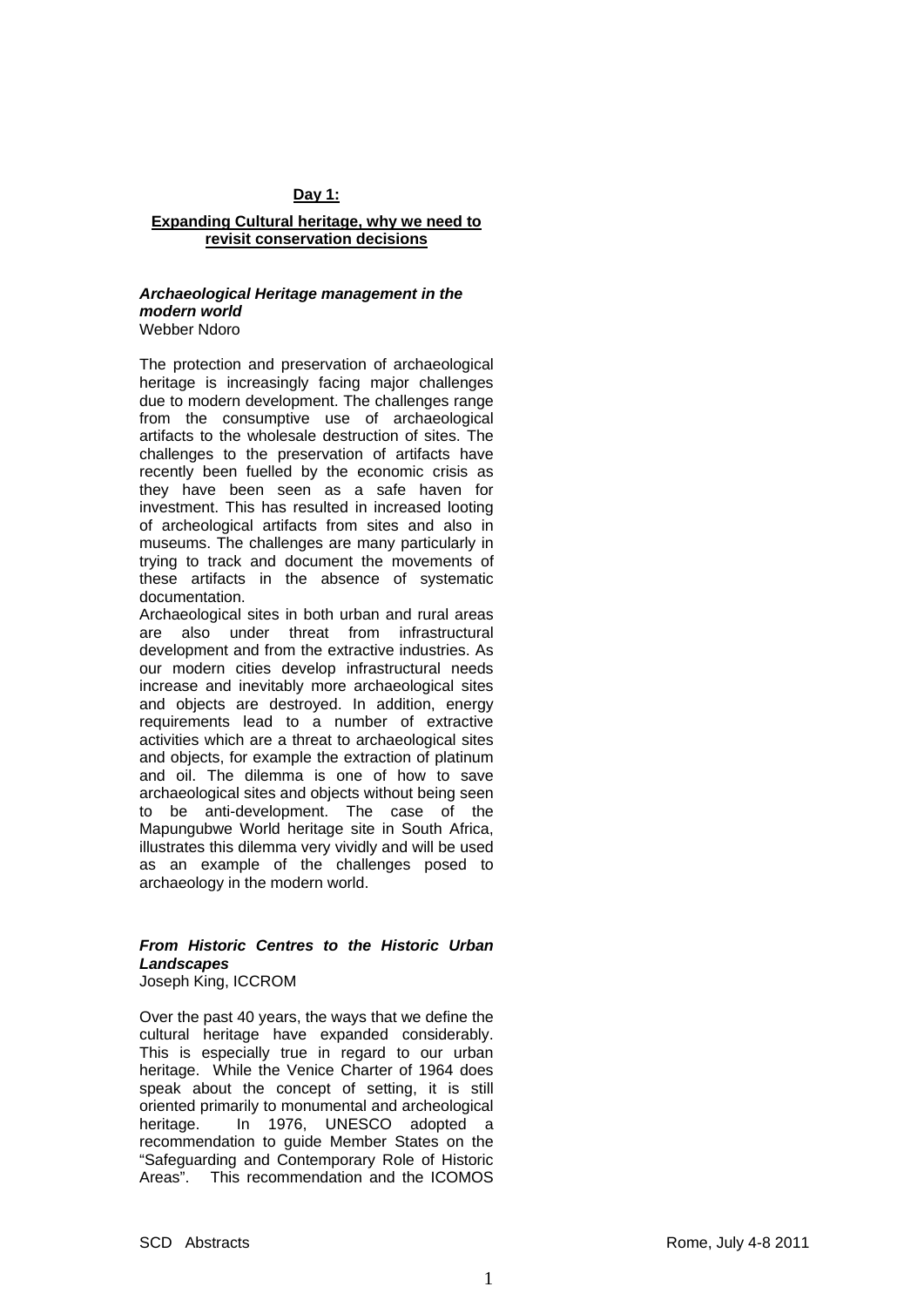"Charter for the Conservation of Historic Towns and Urban Areas", from 1987, have remained the main international standards for conservation in regard to urban heritage.

Our understanding of urban heritage has changed, however. Rather than centralized, homogenous urban areas, often bounded by historic walls, which can be protected through strict regulation and buffer zones, we have begun to understand that urban heritage sites are complex, living places, sometimes spread out over vast territories. Decision making often means the involvement of many actors including, not just conservation professionals, but also a vast array of planners, politicians, and communities of interest. Furthermore, considerations must be made not just of the heritage values, but also concerns for urban and regional planning, economic development, and energy conservation and management, to name just a few.

This presentation will attempt to trace the changing perception of the concept of urban heritage over time, with particular focus on our changing understanding of what constitutes the urban heritage, what problems affect it, both from within and without, and what role the various actors play in ensuring that the heritage values are protected over time. ICCROM's ITUC (Integrated Territorial and Urban Conservation) Programme will be discussed as well as ICOMOS' continuing work on this issue including its General Assembly in 2005 on the topic, "Monuments and Sites in their Setting - Conserving Cultural Heritage in Changing Townscapes and Landscapes".

The presentation will also look at UNESCO's most recent attempt at developing a new recommendation that takes into account our changing concept of the complexity of our urban heritage. This new recommendation on the Historic Urban Landscape has been in discussion for the past 6 years, in response to particularly difficult issues arising from contemporary architecture and large scale infrastructure projects being planned and implemented in or near World Heritage properties. The new recommendation will be examined for approval by the General Conference of UNESCO in November of 2011. Questions to be examined will include: the new definition of the Historic Urban Landscape being proposed by UNESCO, and how it may (or may not) affect decision making for urban heritage in UNESCO Member States.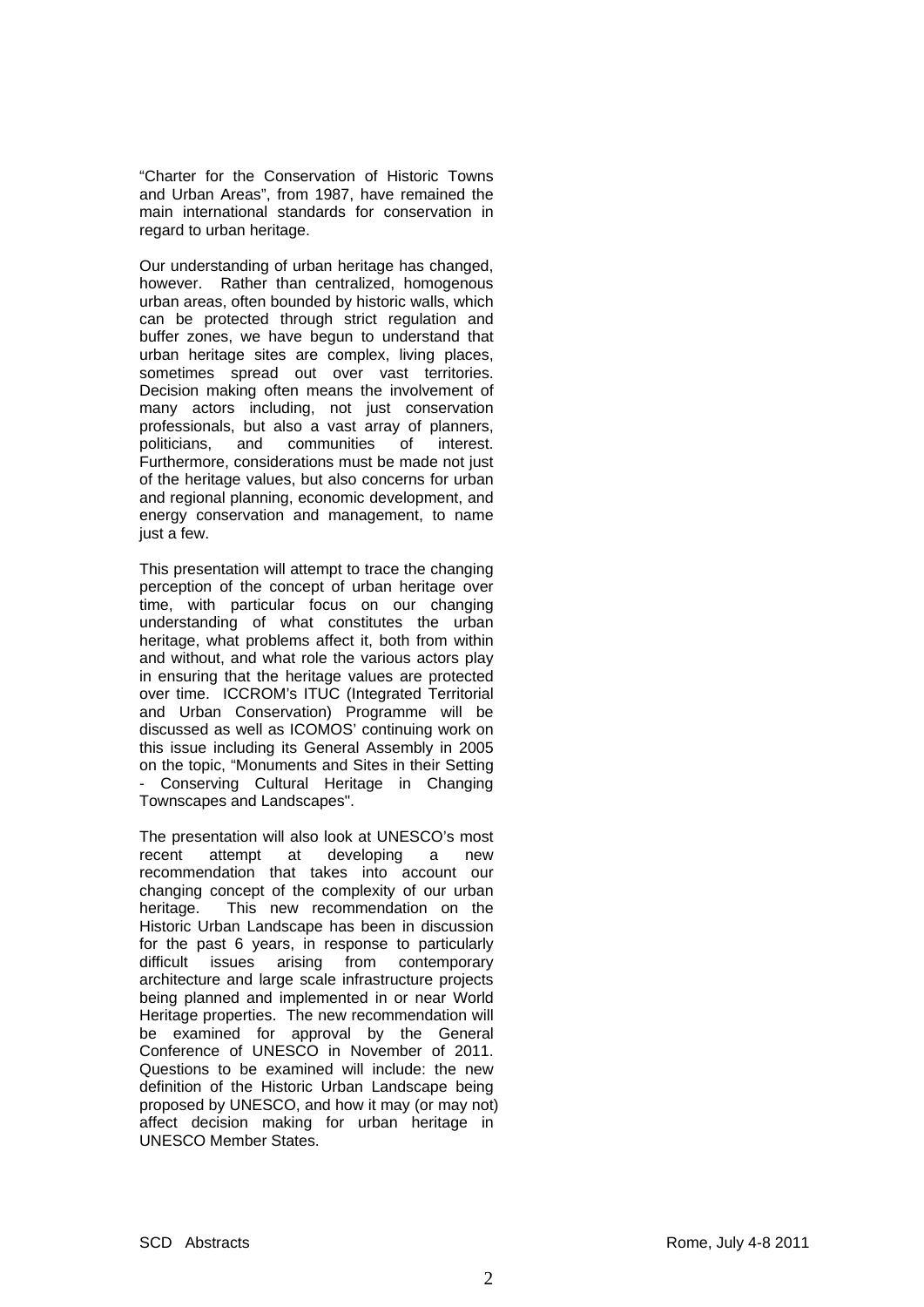A number of examples will be shown to illustrate the concepts presented, with a special focus on the Bay of Naples area in Italy.

## *Preserving Digital Culture: Here to Stay*  Ann Seibert

Digital representations of information and culture are here to stay. These collections are growing exponentially and the types and complexity continue to shift constantly. In the archives, the library and the museum, as well as many other cultural centers, we are embracing the exciting challenges of preserving digital representations and collections and committing to a continuous learning environment. Some directions of inquiry, some bright spots of achievement and some centers for gaining knowledge, mostly on the web will be shared.

#### *Asking specific questions to sharing appropriate responses for the conservation of contemporary art*  Arianne Vanrell Vellosillo

The aim of this paper is to examine the characteristics and specific problems of an important group of contemporary art works. In particular, some of the frequent dilemmas presented by complex and intricate objects such as art installations, Net Art or Media Art, are outlined, and the strategies that have been developed to resolve these issues will be discussed. The development of alternative and appropriate strategies to preserve both the material fabric and conceptual meaning of these objects, is based on an understanding of the needs of, and the challenges posed by these intricate works of art. This paper will focus on four principal aspects concerning the contemporary collections:

The first aspect is that of the characteristics of modern art collections and the challenges presented by the material and physical complexity of some of these artworks. The enormous diversity of supports and materials, the technologies employed, their dimensions and the multiplicity of elements which can be involved present significant obstacles for their security and/or their manipulation. Moreover, museums are increasingly faced with the challenge of how to manage an increasing dependence on computer or electronics experts for the installation and ongoing maintenance of artworks, and the difficulties faced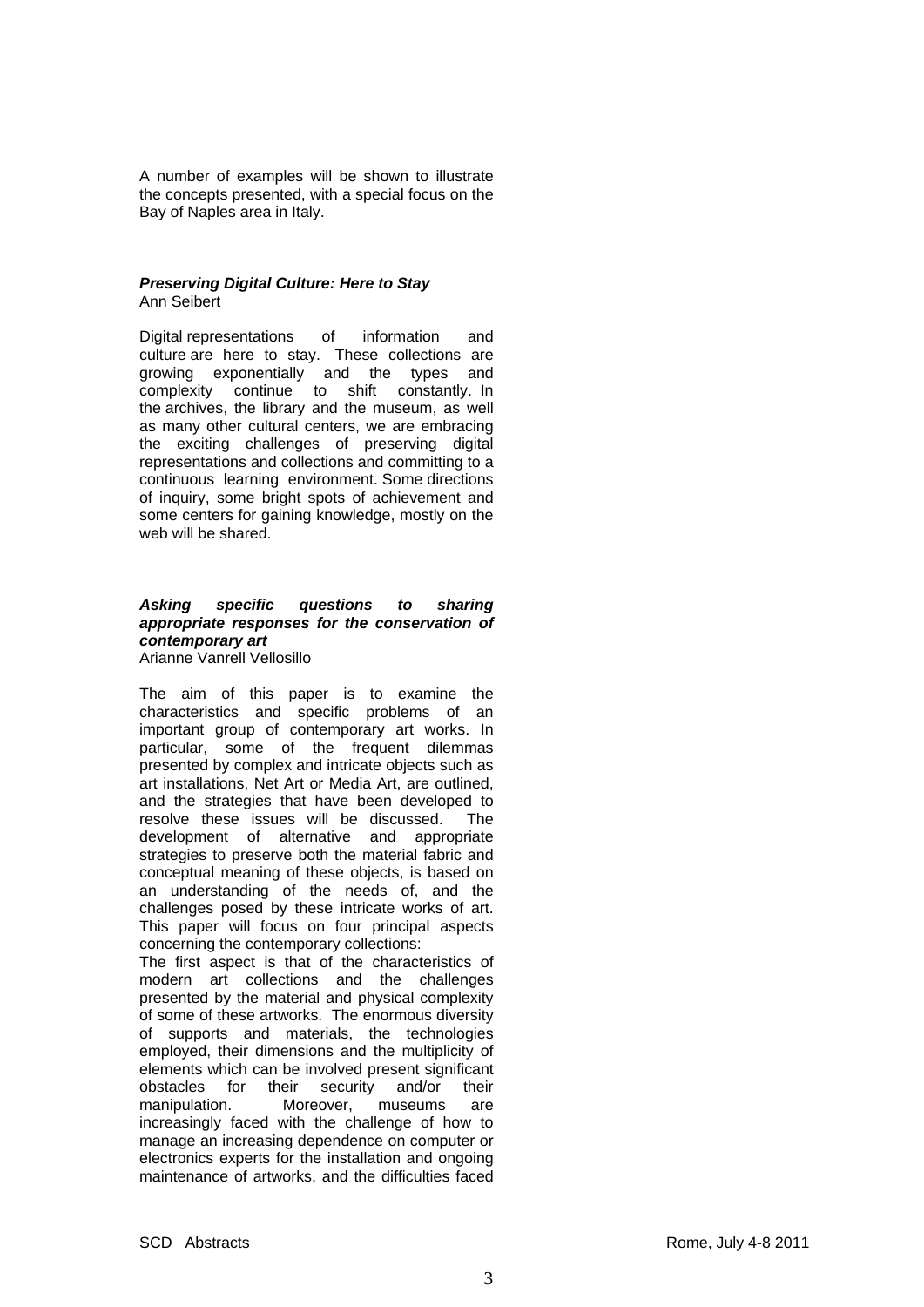in including these aspects as part of new protocols in the museum.

Secondly, coming from a classic education in art conservation, we have been acquiring new expertise to help us to respond to the additional needs of new artistic works. This is achieved through the everyday experiences met during the installation process, and by solving problems encountered with museum loans to and from other institutions, and also through participation in research or study projects, and sharing experiences with other museums and colleagues at conferences and seminars, etc.

In the third place, using this practical knowledge and in order to achieve an effective information exchange of new documentation we work together in transversal teams with all departments of the museum. This means that we share the responsibility to build together a new and profitable documentation in order to be able to take the right decisions in each situation.

Finally, the increasing demand for information by the public demonstrates to us a big curiosity about our procedures and decisions in conservation and restoration, which helps to improve not only the level of comprehension and understanding of the contemporary and modern collections, but also the valorization, enjoyment and awareness regarding their responsibilities for the care of their contemporary heritage.

# *Living Heritage*

Gamini Wijesuriya

Defining heritage itself is a challenging task and it becomes even more challenging when a 'living' dimension is added to it. Nevertheless, use of the theme 'Living Heritage' has become increasingly popular within heritage discourse in the recent past. Debates on living vs. dead monuments (the dominant terminology of the past regarding heritage) originated in the formative period of conservation discourse when emphasis and interest seems to have focused on the latter. Interestingly all discussions on the theme 'living' seem to have been linked to the 'use' of heritage places or even more recently for the 'purposes for which they were originally intended'. Lately, particularly since the 2005 convention, the term 'Living Heritage' is being linked to 'communities' and the 'continuity' of traditions and practices. Furthermore, various countries use the theme to identify heritage that comprises of living dimensions or the continuity of traditions, skills and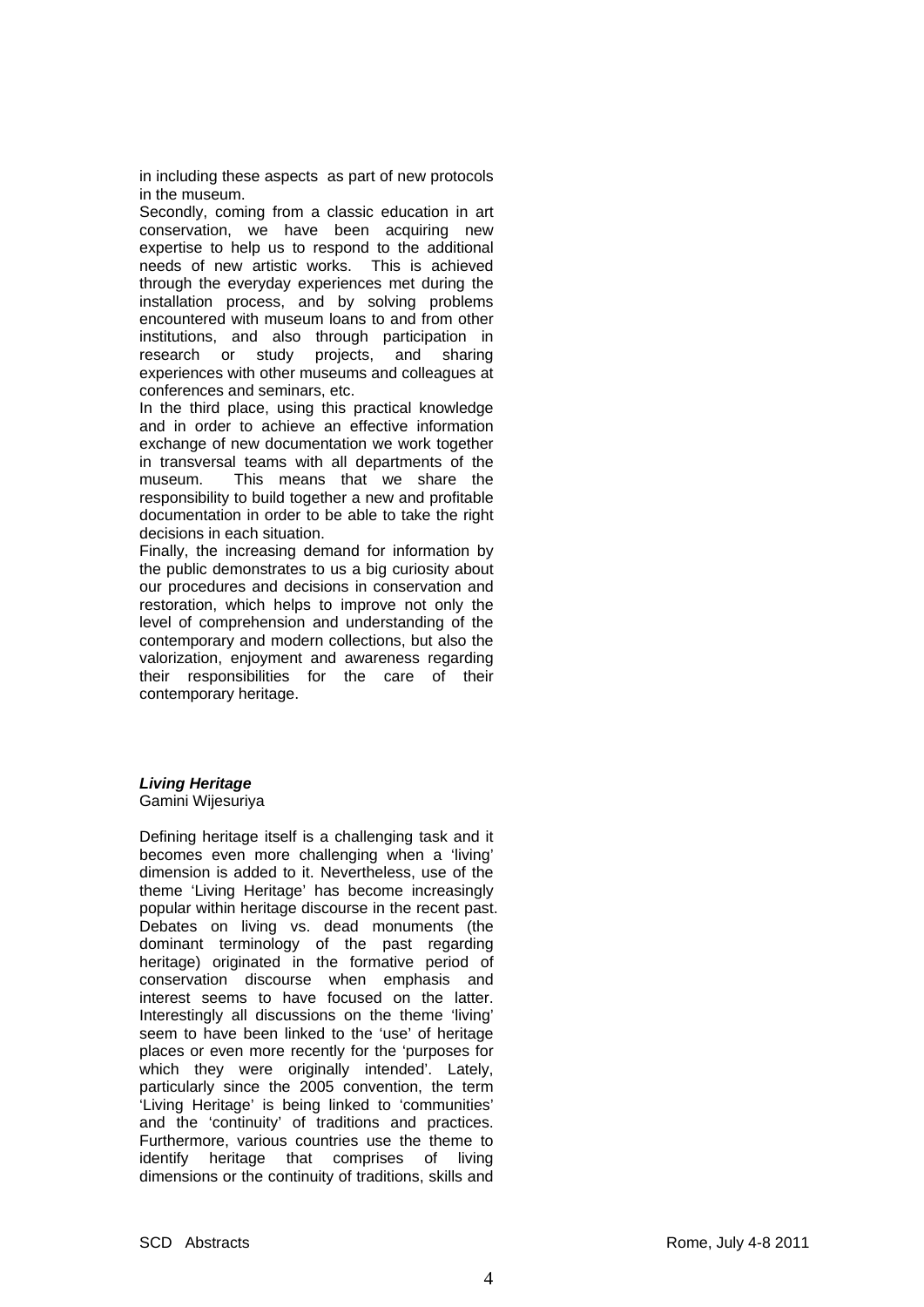even craftspeople (to be elaborated by Yasuhiro Oka following this presentation).

For this discussion, Living Heritage is characterized by the concept of "continuity"; in particular the continuity of a heritage site's original function or 'the purpose for which they were originally intended' and the continuity of community connections (presence of a core community). This core community is responsible for the continuous care of the heritage through traditional or established means (continuity of care) and engages in a continuous process of evolving tangible and intangible expressions in response to changing circumstances (continuity of expressions). In this sense, change is embraced as a part of the continuity or living nature of the heritage place, rather than something which is to be mitigated or kept to a minimum. Based on recent research and field activities of ICCROM, this presentation will try to define 'living heritage' based on continuity as the dominant concept.

#### *"Living Heritage" for Japanese Painting Conservation*  Yasuhiro Oka

Traditional Japanese paintings are usually mounted in various kinds of formats, for example, a hanging scroll, hand scroll, folding screen, or book, and so on. Most of these formats are constructed using auxiliary parts, such as some papers for lining, decorative golden brocades, metal ornaments, and lacquer frames. Most of these employ production techniques and materials that have been designated as the "living heritage" by the Japanese government.

In Japan, 158 paintings have been identified as national treasures and 1969 paintings as important cultural properties. The concern of Japanese painting conservators and restorers is to preserve the painting itself, but at the same time, if the additional parts are also fine artworks, or carry important historical meanings, they also have to be preserved. However, sometimes certain components have already been exchanged for others of inferior quality during previous treatments. In such situations, conservators try to select more appropriate replacement parts for mounting the paintings in consultation with curators or art historians. Consequently, conservators and museum curators continually require high quality traditional components made by skilled artisans for conservation treatments.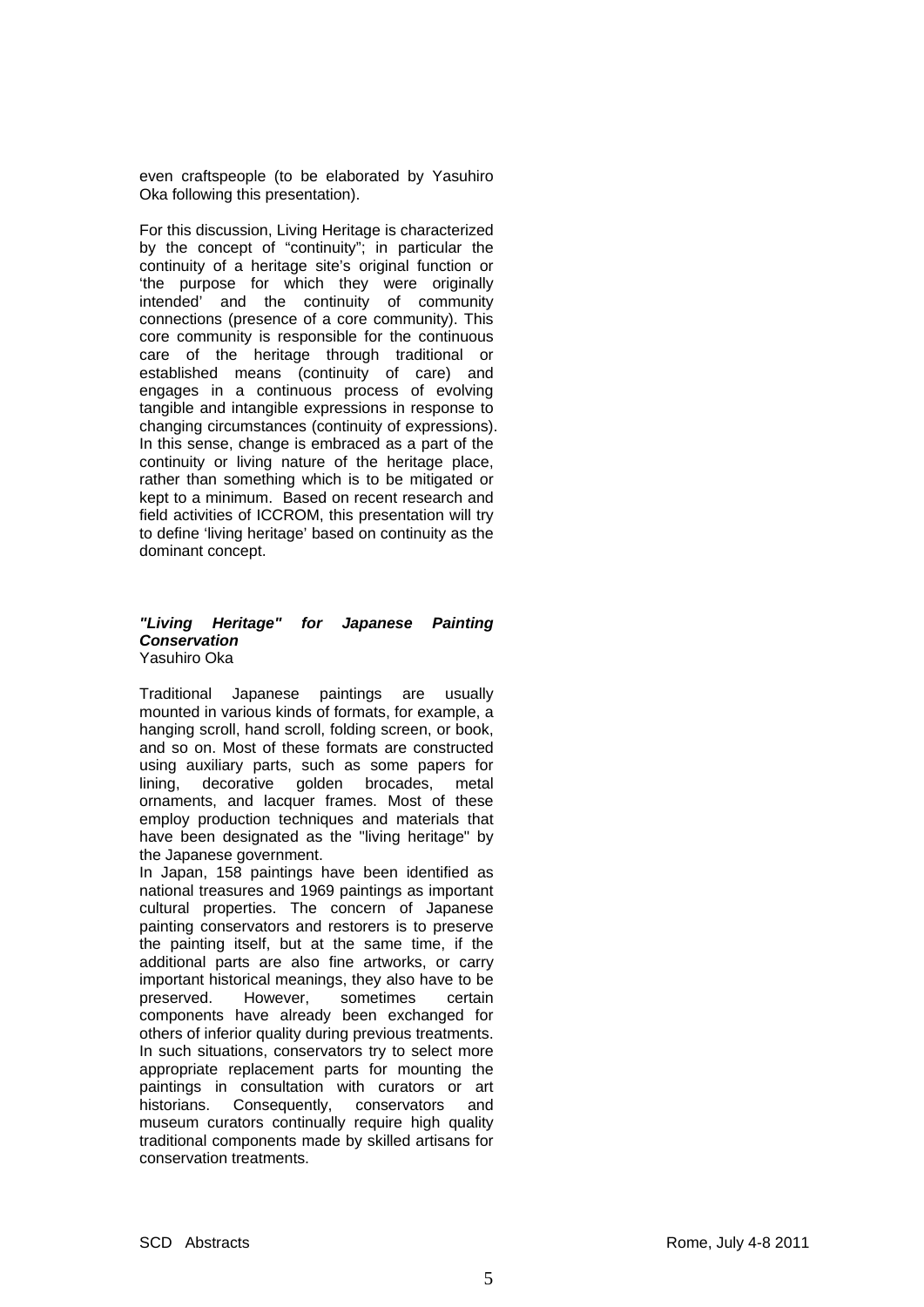However, the changing life style of Japanese people has resulted in a significant decrease in demand for these traditional materials. In order to preserve Japanese paintings as fine arts, conservators have to communicate with artisans to also save these important auxiliary components. The Japanese government in cooperation with some conservators is currently researching the conditions of this field for preserving these "living heritages". In this presentation, the Japanese living heritage system and the current situation of this field will be introduced and illustrated with many images.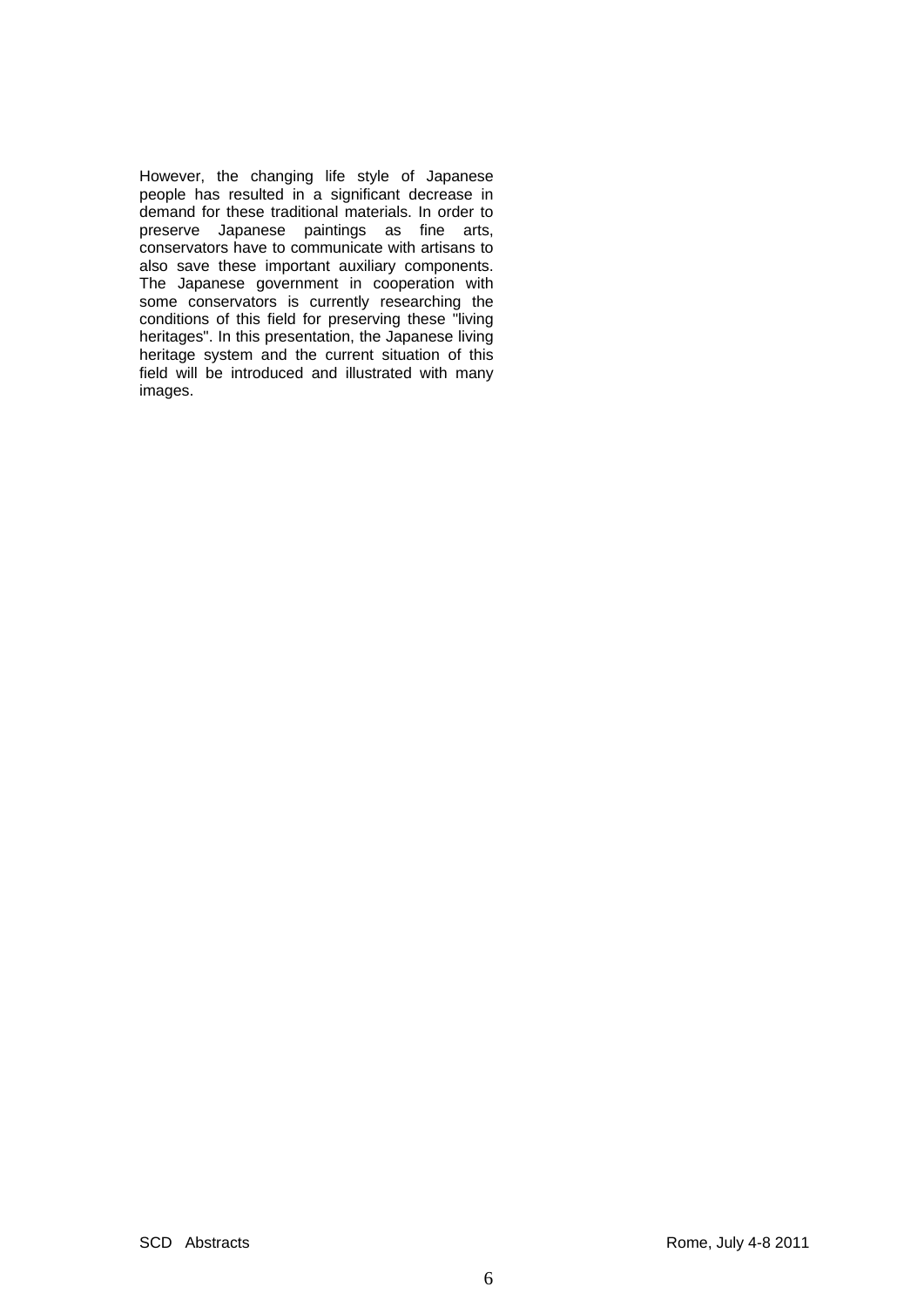## **Day 2:**

#### **The community in the present and future: beneficiaries or partners?**

# *Engaging communities in heritage processes: challenges and opportunities*

Carolina Castellanos

In the past decades, the heritage conservation field has been faced with diverse challenges pertaining to the integration of communities in decisionmaking processes. The heritage discourse has integrated multiple concepts such as participation, engagement, and consultation, among others, but many challenges still remain to effectively meet the new conditions of our field of practice.

As more and more heritage processes advance in this direction, questions still remain: who constitutes a community? Who represents it? How do we give voice to the "voiceless"? How can multi stakeholder processes and participation be effectively managed to achieve results? How to ensure transparency? How are conflicting values reconciled? How can heritage contribute to human development? How can sustainability of the decisions made and their implementation be achieved?

This presentation will give a brief background on the integration of participation in the heritage discourse, followed by an analysis of stakeholders and potential tools that can be used to identify communities and manage participation in decision making processes. Examples of diverse cases will illustrate the challenges faced in participatory processes and the opportunities derived thereby.

# *Archaeological Impact Assessment as a tool for making heritage conservation relevant to society.*

Nonofho Mathibidi Ndobochani

The relevance of heritage conservation to society and the responsiveness of professionals to cultural and contextual specificities has been a topical issue in the recent years. This has been made possible by the development of post-processual archaeological theory, which opened up doors for debates on multivocality in interpretation and presentation of the past to the world. These debates advanced several reasons for making heritage interpretation and management relevant to non-professionals. This revolves around issues of identity, history, national unity, ownership, power and control of resources, and the religious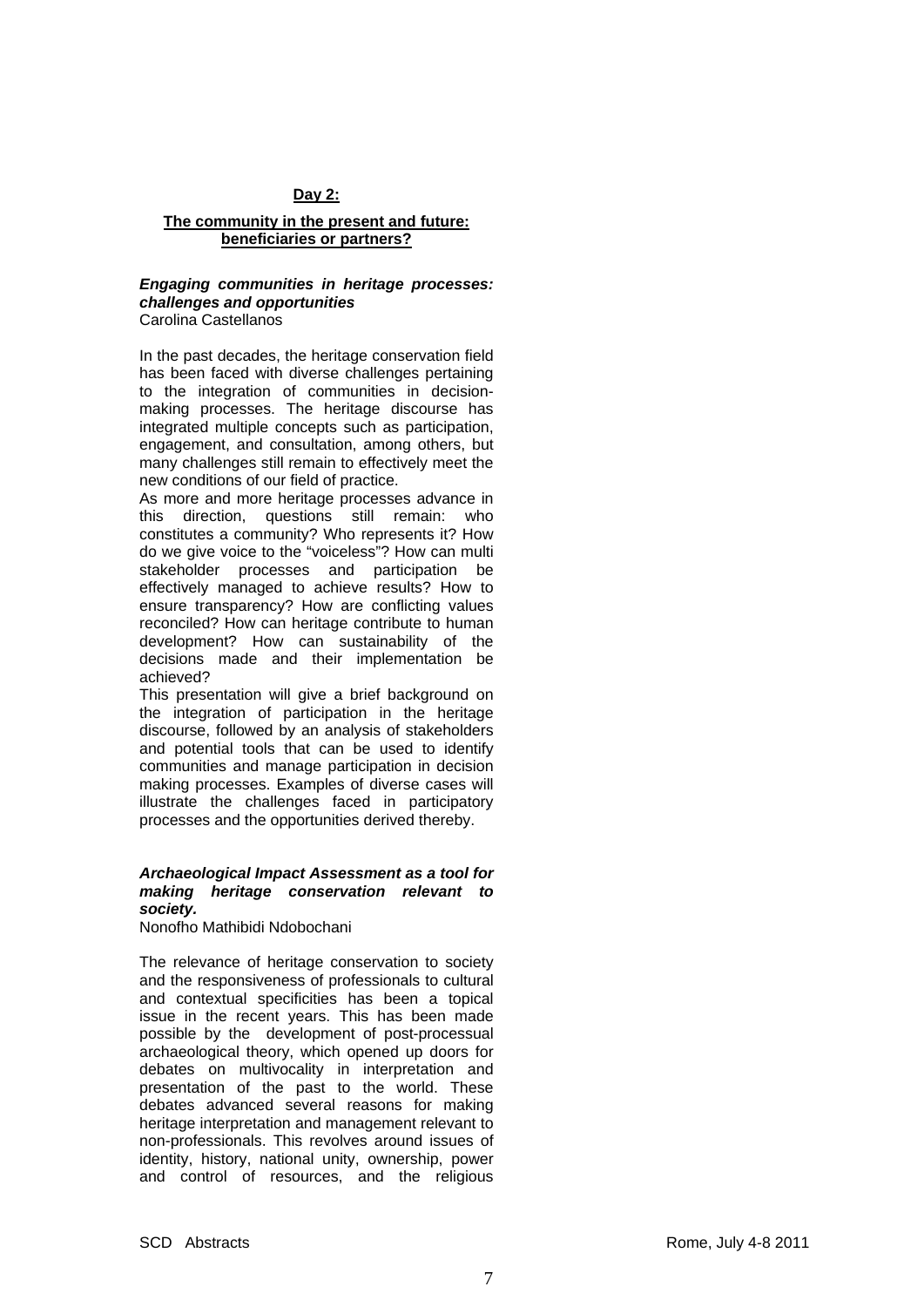aspirations of present societies to connect with their ancestral past. Arguments such as this are mainly intended to develop principles and strategies towards heritage management and conservation decision-making processes that are aimed at making heritage relevant to the world. As a contribution to this debate, this paper argues that while incorporation of indigenous and local communities in archaeological research and heritage management is indisputable, it is what to incorporate, how much to incorporate, and how to incorporate that remains a challenge to heritage practitioners. This paper is based on the premise that if rescue archaeology and its associated impact assessment programs are complimentary to archaeological research which has evolved to incorporate current debates in the archaeological arena, then rescue archaeology with its legal frameworks should evolve to incorporate local aspirations in its research designs, methodologies, interpretations and presentation of findings. What are the values communities attach to heritage resources, and considering the interchange between the natural landscapes and cultural landscapes, what other community cultural values should also be considered in the understanding of historical landscapes? How can impact assessments contribute meaningfully to management and conservation decision-making processes that are relevant to society?

#### *Strategies for sustaining thousand year old monuments in India*  Sathyabhama Badhreenath

The Indian nation has a vast heritage and is today among the foremost developing nations in South Asia. It is on the brink of globalisation, adapting to western cultural values, and possessed with purchasing power as never before. While these trends are obviously opening up the biggest democracy to make a mark for itself, this also brings varying challenges to maintain unchanged the relics and legacy of the past which are also equally important for a nation at the cross roads.

Significant legislations and strategies for sustaining and preserving the cultural inheritance were enacted to manage heritage. The last decade saw the country being opened up to globalisation and this has resulted in increased pressure on heritage. Though most of the heritage structures of universal value are under the control of the government, new challenges are arising that require contextual solutions.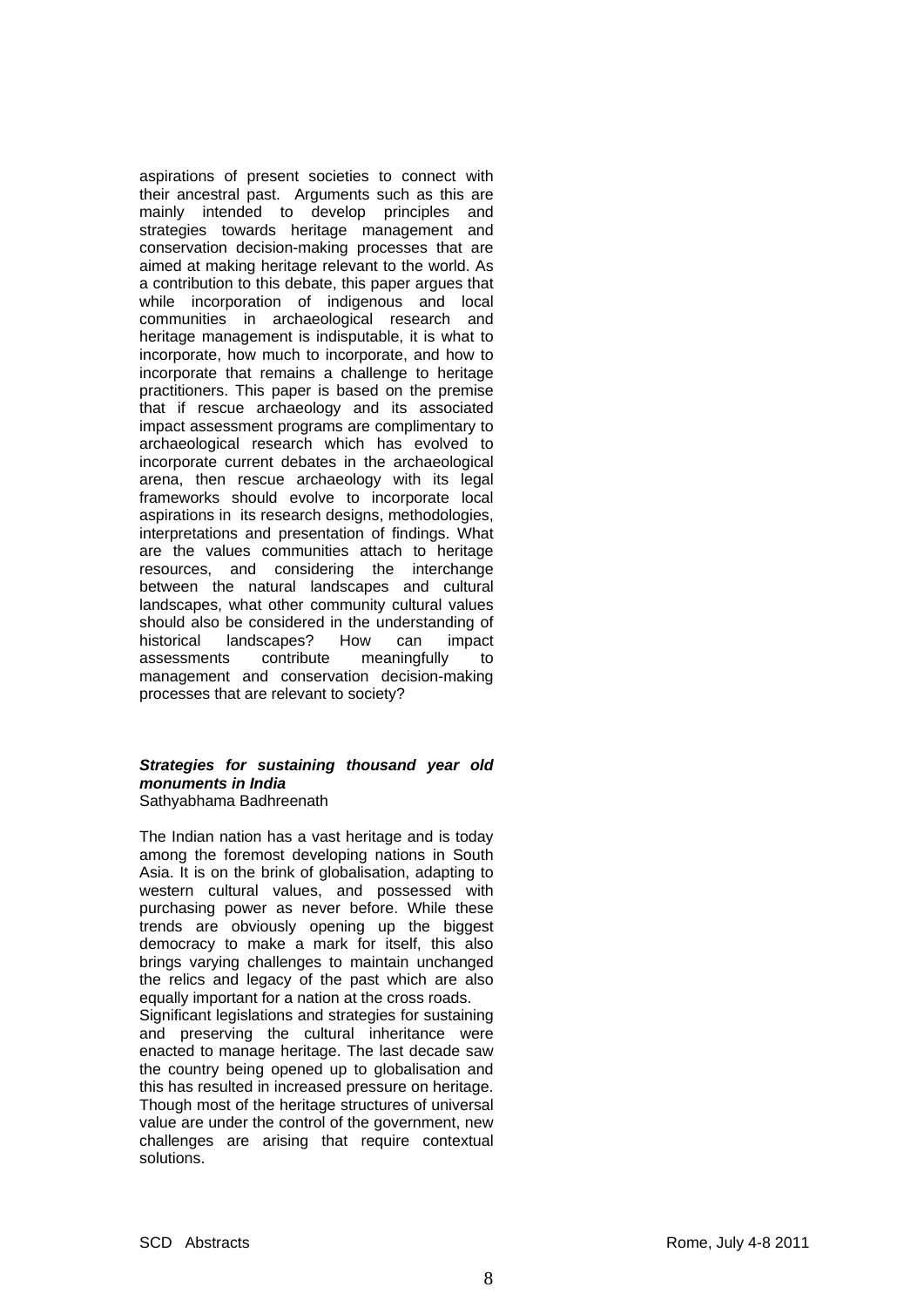This presentation focuses on the case study of three Chola temples in Tamilnadu, India: Thanjavur; Gangaikondacholapuram; and Darasuram, which illustrate how a shared decision making process can lead to optimum benefits for both safeguarding the heritage and sustaining a positive balance for growth and development. In my position as the site manager of this property I am constantly evolving new strategies to sustain the cultural heritage.

#### Case study

Temple worship is a very common feature in the Indian context. The three great living Chola temples: Thanjavur; Gangaikondacholapuram; and Darasuram, are inscribed in the world heritage as masterpieces of Chola art (10th/11thcentury CE), and are also visited by thousands of devotees who continuously throng the temple.

The temples at Thanjavur and Darasuram are under tripartite control – the Centre, the State and the Hereditary trustee of the temple; while that at Gangaikandacholapuram is under the control of the State and the Centre. The overall management is coordinated by the Centre.

At all three sites the Centre is responsible for the conservation, safety and security of structures, environment and surroundings, and together with the State is responsible for the temple administration including the staffing structure and hierarchy, accounting and also aspects of rituals and festivals in connection with the temple.

To maintain and sustain the temple with all its structural and religious ramifications, the co ordinating agency – the Centre – actively discusses issues with the other stakeholders: temple administering authorities; the State; and in the case of Thanjavur and Darasuram with the Hereditary Trustee (the owner of the temple). When security and environmental factors are involved, the local administrative personnel such as the Collector of the District and the police are also invited for dialogue.

The management of the different categories of visitors has now become the most important issue at these temples. The sustained conservation efforts and the resultant revival of rituals have placed immense pressure on the temples and their environs.

- 1. Increased religious usage has led to the performance of more abhishekas (religious rituals), the materials used during which choke the drains.
- 2. The lighting of ghee lamps to propitiate the deities has led to oil smears on stone surfaces, which require periodical cleaning.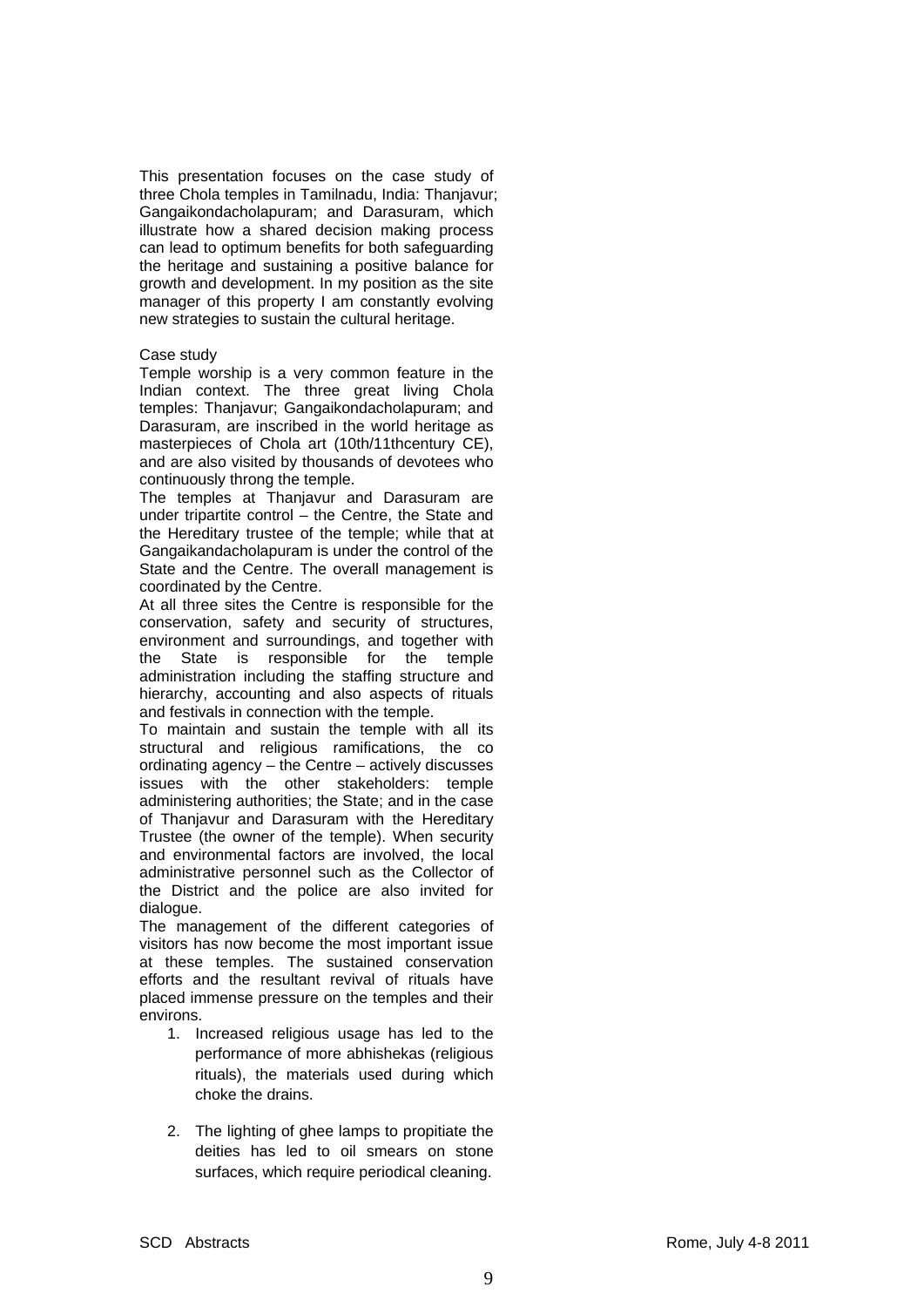- 3. The large number of visitors have necessitated the provision of a shoe repository, a cloak room and a souvenir shop.
- 4. For the intellectual visitor an Interpretation centre is essential.
- 5. Security has also become an important dominant issue.

The active collaboration of the different agencies has ensured that an equitable balance has been achieved in managing these cultural properties.

*Integrating diversity within a cultural assimilation society: the participatory methods hypothesis in the French context of conservation of cultural objects.*  Emmanuelle Cadet

This paper is written from the perspective of a former French conservator who has had the opportunity to engage into critical research on the social approach to heritage in France and Lebanon, within a PhD dissertation in political science. The national societies established on a strong cultural assimilation model are currently facing international developments (media flow and porous borders, normative aspects concerning cultural diversity and intangible heritage) that lead them to take into account the cultural diversity of their population.

In France, the search for recognition of migrant populations has recently been adopted by new civic actors, who bring out elements of their specific memories and particular histories within the collective memory, and become privileged interlocutors of museums institutions. The national heritage policies have responded to this need by creating a museum of immigration history (CNHI, Cité Nationale de l'histoire de l'immigration, Paris, 2007), and a museum of Mediterranean-European civilizations (MUCEM, Marseille, 2003). Two types of heritage are concerned: the cultural heritage of migrant populations, and a more specific heritage related to the history of immigration. Social mediation actions are multiplying with the aim of raising awareness amongst the public that stems from immigration, but who do not go into museums. Yet beyond those initial observations, it seems that heritage tools are struggling to bring about enhanced social cohesion, and thus it appears essential to turn towards participatory methods so that they retain or acquire a strong meaning for the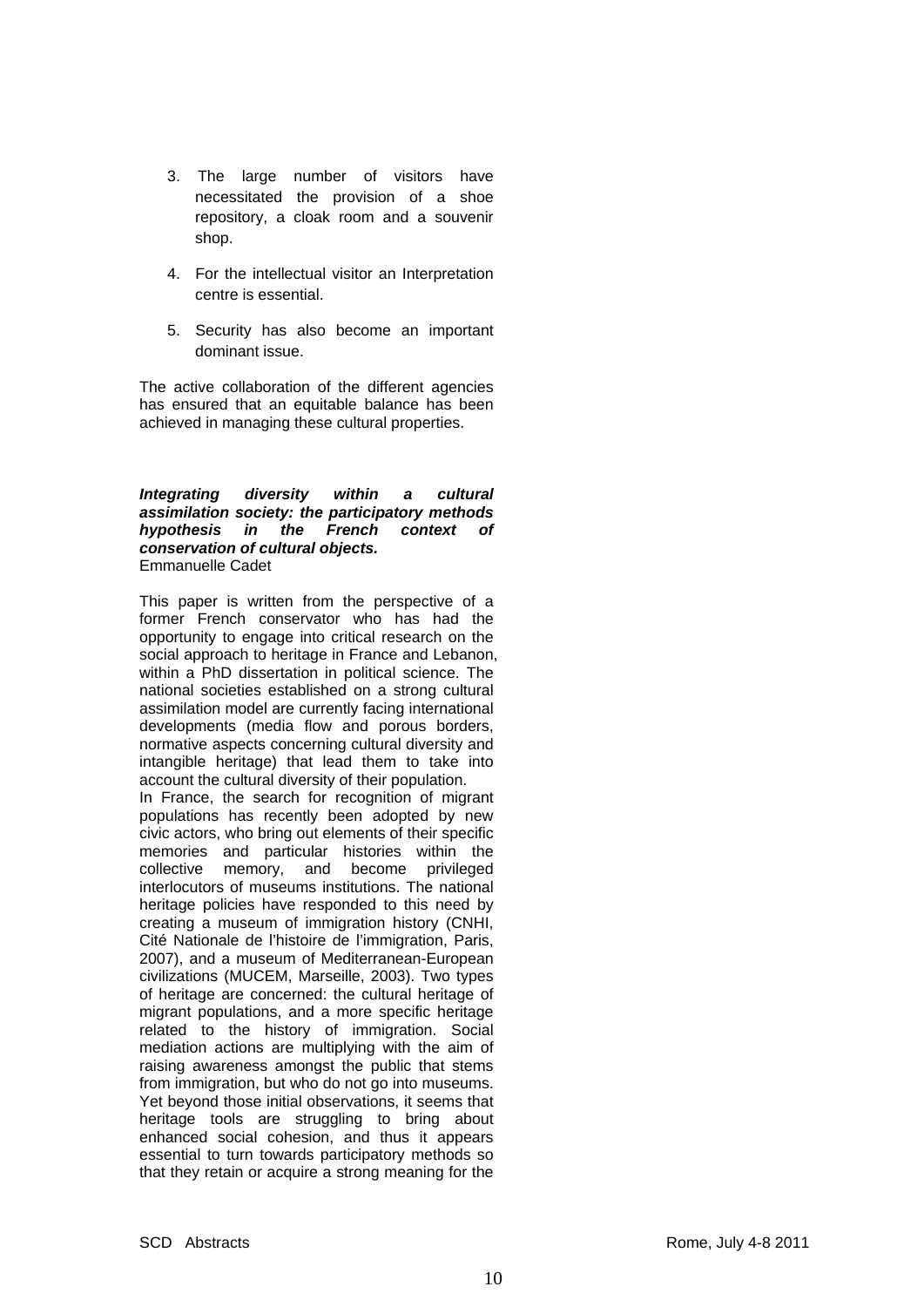different people involved. In general, the methods used in France are only superficially participatory; decision making is rarely shared, particularly between museum professionals and the communities. To address this problem, two broad categories of museums can be considered, the traditional museums, and ecomuseums or society museums. This paper will discuss the presence or absence of participatory methods within these structures through several examples. It will emphasize, through a general structural analysis, the levels of participation of the different actors professionals of the museum team, conservators, local community representatives, civic actors, social actors, and other people – in different choices: that of the identification of cultural objects, their conservation, restoration and exhibition, and also in the training of curators and conservators. The current conditions of weakening of public policy in the cultural heritage sector could finally be an opportunity for redistribution of powers. Provided there is awareness and willingness to integrate social values and participative actions in the collections conservation process, and a sufficient level of competence to implement these. Comparison with national and international experiences in similar contexts can nurture these approaches, which are important as methodological exchanges are rare. Thereby this article intends to offer an overview of networks working on these participatory issues. Beyond the national level, French heritage policies also have a responsibility to the necessary evolution of their model as it is still exported through cooperation programs to developing countries, without taking into account the diversity of their cultural values.

## *Value Fallacy: Preservation of Street Graffiti*  Evita So Yeung

The Hong Kong Special Administrative Region Government preserved a piece of Tsang Tsou Choi's street writing in 2009 in order to meet the request of a particular group of people. Nevertheless, the value of the piece is controversial and a dichotomy exists between the views of the professionals or specialists, such as the art historians, scholars and museum curators and that of the stakeholders. Similar debates also exist in many countries when dealing with graffiti or old buildings. This paper discusses how the stakeholders won the Government's support in preserving Tsang's street writing. The then prevailing social and political conditions are also examined.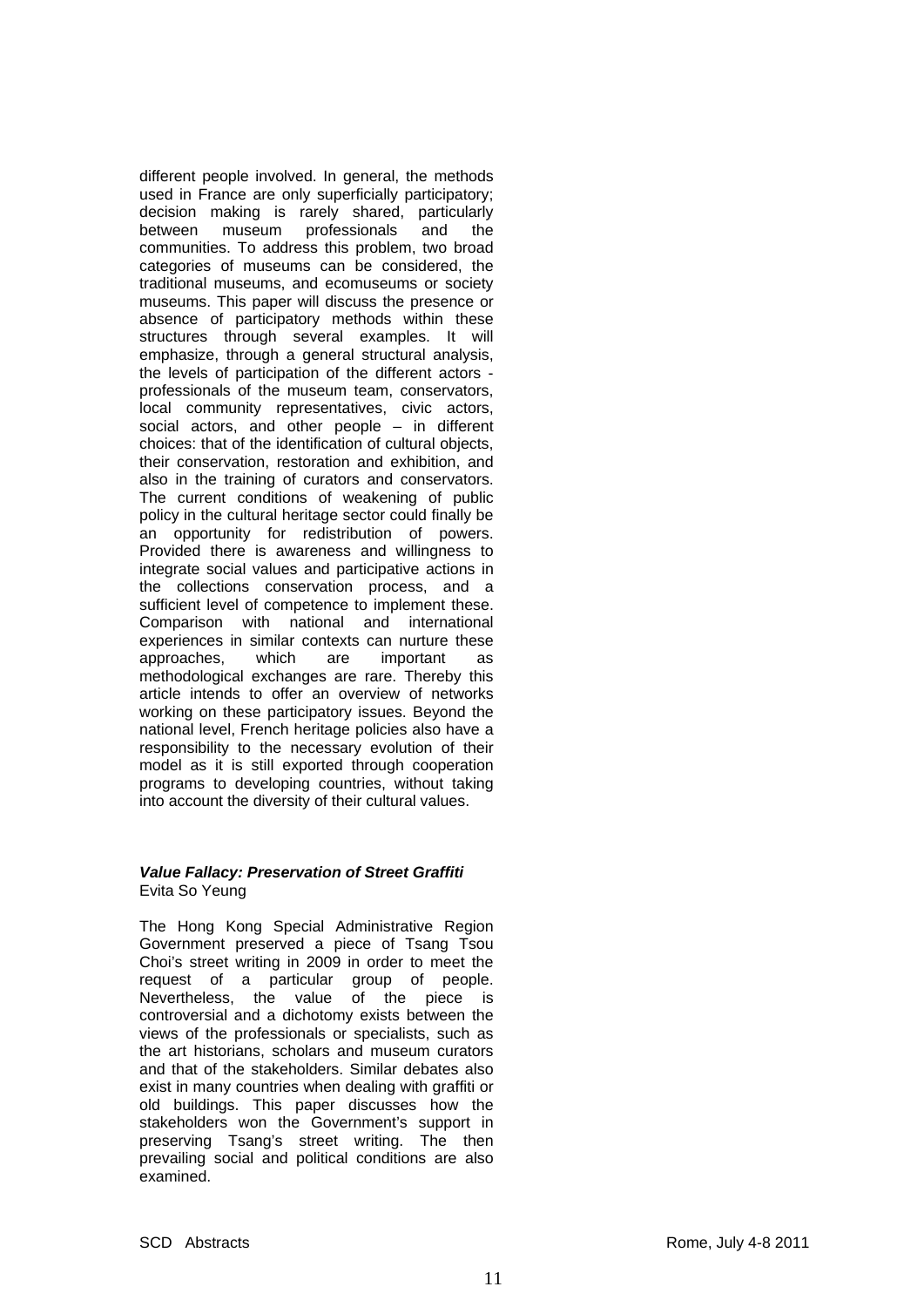#### *Living heritage as a process*  Gamini Wijesuriya

In dealing with Living Heritage, we call for a paradigm shift in the conservation decision-making process. Instead of more familiar top-down processes led by experts, ICCROM promotes a more interactive, bottom-up approach known as the Living Heritage Approach. This approach recognizes the core community which is directly linked to the heritage place as the key decision maker. This does not preclude the role of 'other' communities (or stakeholders) including professionals and government authorities at different levels. However, in assessing values and making decisions, hierarchy may prevail while intangibles may be privileged over tangibles in conservation interventions. The basic premise which we wish to promote in relation to decision making is that 'while the protection of the past appears to be a simple concept, both the "past" and the nature of its "protection" are culturally defined'. For this purpose, we propose to go beyond 'participation' and to introduce the idea of empowering communities. Thus they become beneficiaries as well as partners and most importantly the core decision makers and long term care takers of heritage. The second part of my presentation will be on living heritage approach as a process for promoting community empowerment.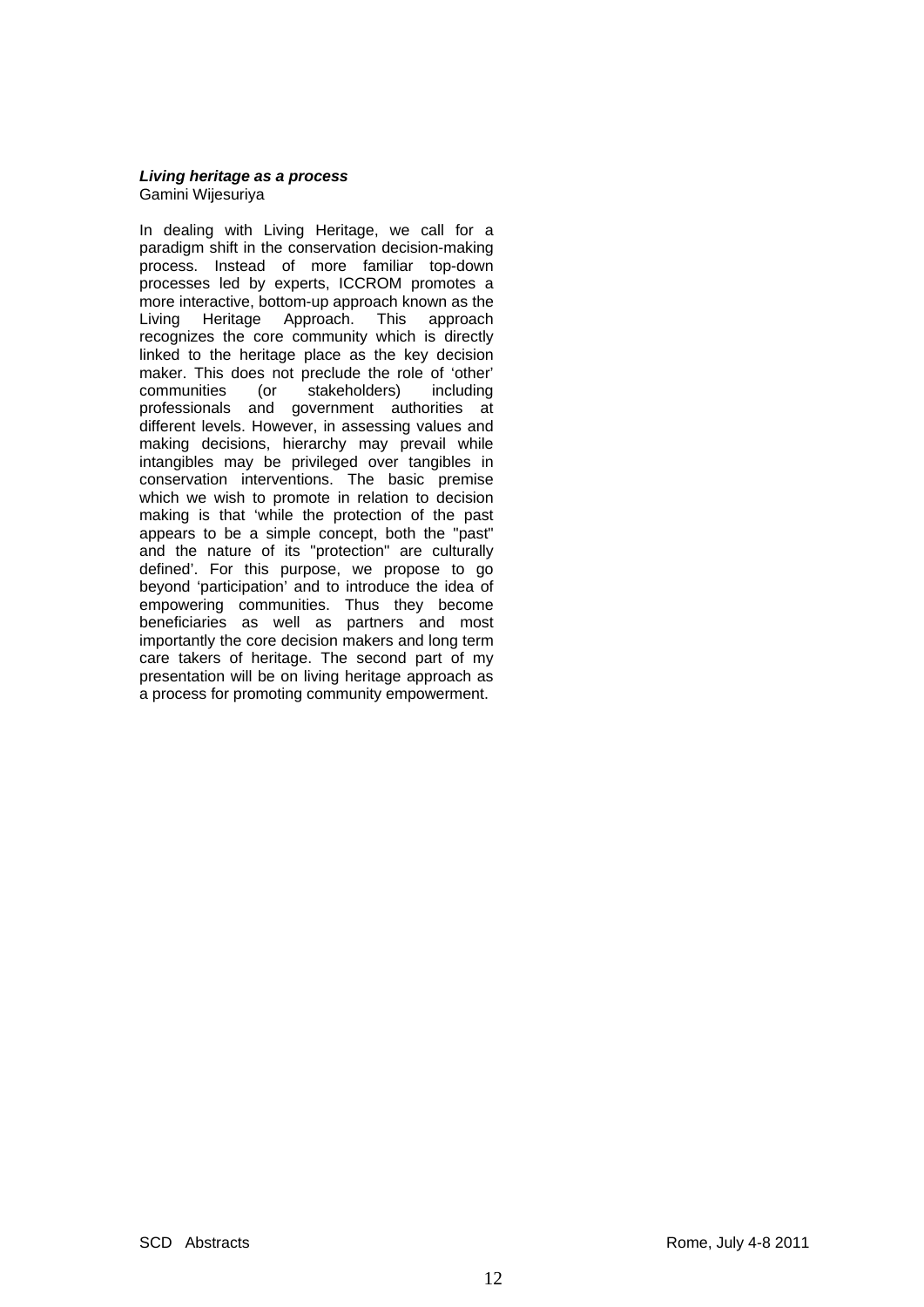## **Day 3:**

## **From multi-disciplinary voices to interdisciplinary dialogue**

#### *Beyond the box - science and making decisions*  José Luiz Pedersoli Jr. and Katriina Similä

Cultural heritage conservation involves decisionmaking in the face of high system complexity and uncertainty, and within a dynamic framework of values, judgments, and ethics. The same is true for other key sectors such as public health and environmental management. A significant challenge recognizably shared by these sectors is the need for more effective integration between science and decision-making to improve quality of life and the sustainable use of available resources. Understanding and addressing the underlying commonalities beyond sectoral specificities, taking advantage of lessons already learnt in other sectors, may therefore provide a useful way to help improve decision-making and the meaningful application of science in cultural heritage conservation practice.

Major issues shared by different sectors concerning the integration of science and decisionmaking, from individual decisions to policymaking, include: misperceptions of science, the role of science and scientists in decision-making, and science communication.

Perhaps the most common and serious misperception of science is that scientists can fully understand, predict, and control the behavior of any type of system - from the human body to ecosystems to cultural heritage artifacts - under any set of circumstances. Failure to recognize that science has limitations, as well as to understand what these limitations are, often leads to frustration when trying to use scientific outputs to inform practical decisions. This, in turn, may lead to another misperception, i.e., that science is useless and cannot provide critical information for decisionmaking. The ongoing debates on new epidemics, nanowaste management, or climate change and its implications are good examples of this problem. The limitations of science include bias, uncertainty, use of models, dependence on hypothesis testing, observability and measurability limits, time and resource availability. Improving the scientific literacy of non-scientist decision makers, professionals, and other stakeholders involved in the process is a powerful way to overcome this problem. It can significantly contribute to eliminating misconceptions about science, allowing all interested parts to constructively and more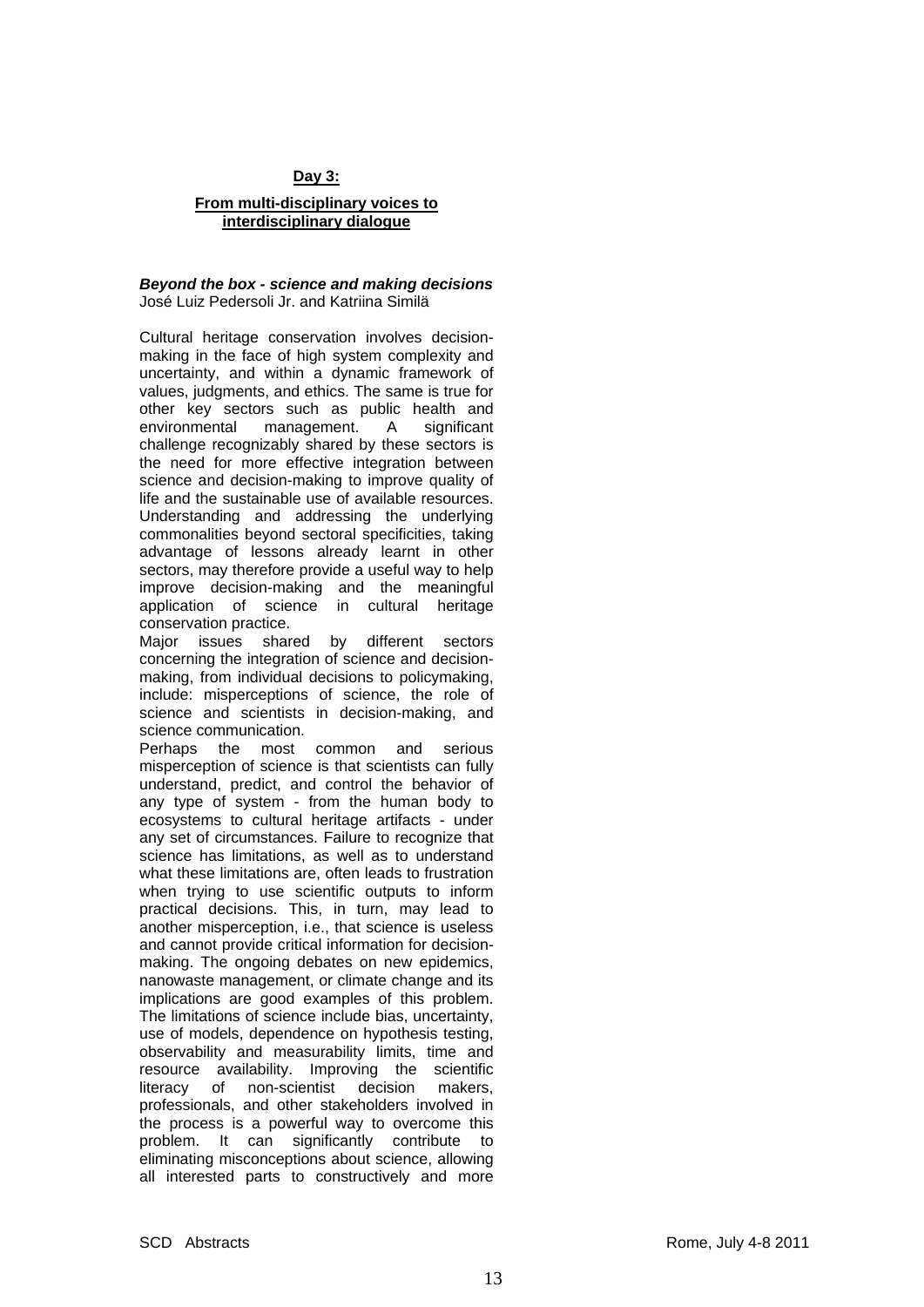effectively engage in the (conservation) decision making process, taking full advantage of what science can actually offer.

Although interdisciplinarity is widely recognized as a prerequisite in decision-making, the role of science and scientists in the process does not seem to be fully defined or agreed upon. Some of the main issues concern science advocacy and scientific bias. On the one hand, there is the belief that the contribution of science and scientists in the decision-making process should be strictly impartial and factual, providing credible evidence to inform decisions without driving them. Under this view, value judgments, preferences, and advocacy should not be mixed with science. In practice, however, scientists are susceptible to social influences, they posses a set of subjective (nonscientific) values, and are bound by funding and/or academic production, which can impart some degree of bias. On the other hand, there is the opinion that science intrinsically involves advocacy and values, and that scientists should play a more prominent role in view of their knowledge, ethical responsibility, and perceived credibility. This lack of consensus about the role of science and scientists in decision-making can lead to conflicting expectations and counterproductive attitudes by the different stakeholders, including scientists themselves. This can be improved by jointly discussing roles and responsibilities early in the process, and by improving scientists' understanding of the decision-making context stakeholders, values, politics, local/traditional knowledge, etc.

The fact that scientific knowledge and information is not communicated in a clear, accessible, and usable way to non-scientist decision makers and professionals, or to the public, is often criticized. This includes language/terminology barriers, availability beyond academic journals and conferences, lack of uncertainty estimates for risk assessments, scattered information, unclear relevance or applicability to practice, etc. On the other hand, scientists often complain that their input is ignored by decision makers. Limited scientific literacy does not allow other stakeholders to formulate their ideas and questions in a way that is meaningful for scientists. There is a clear communication gap between scientists and nonscientists, which compromises the effective use of available scientific knowledge to inform decisions. It is therefore essential to bridge this gap through more frequent and effective sharing of research findings and needs between scientists, decisionmakers, and other stakeholders; improved tools,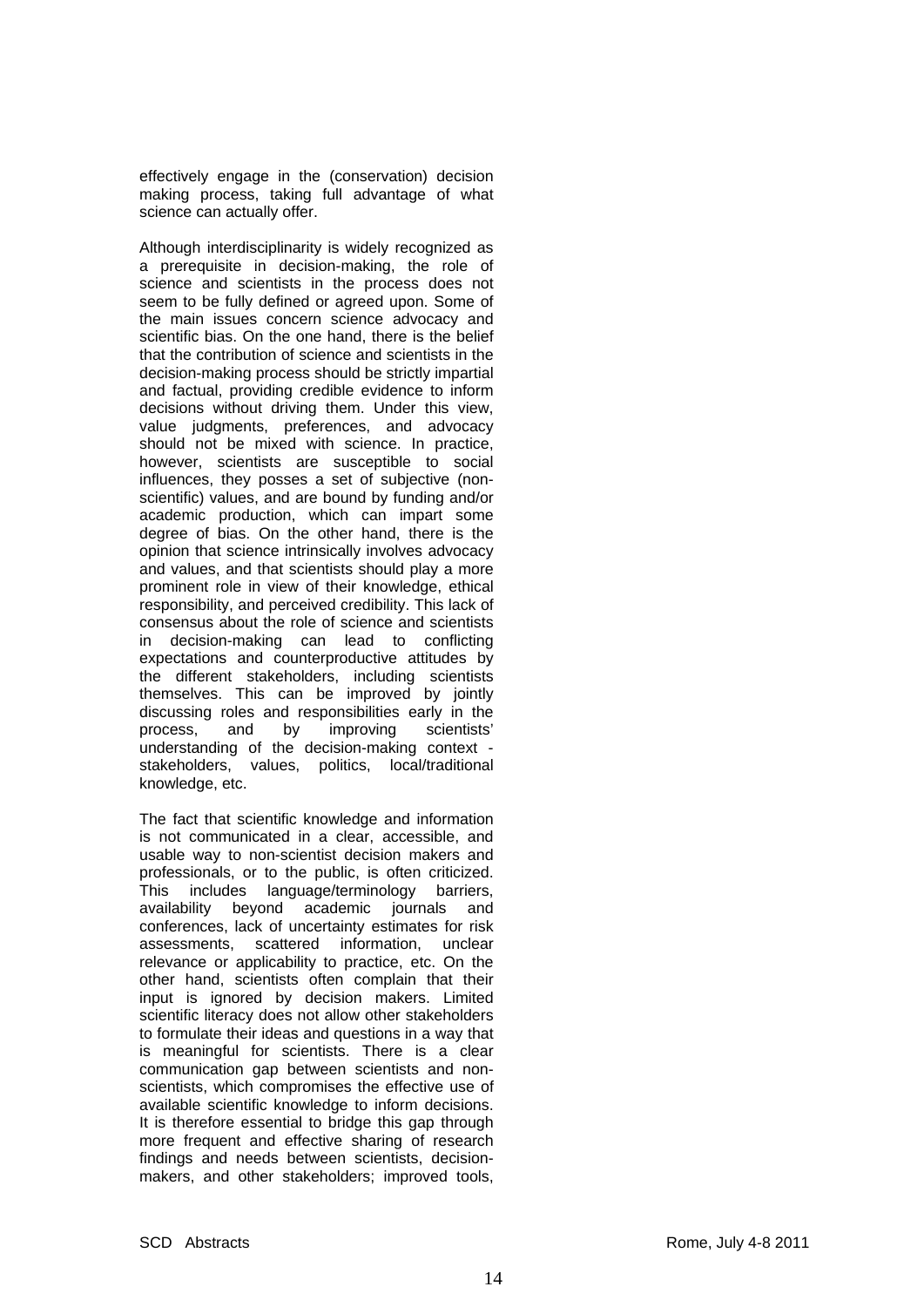channels, and mechanisms to generate, compile and disseminate scientific information so that it is readily usable for decision-making; improved intellectual accessibility in terms of more effective presentation of scientific information and increased scientific literacy of users, etc.

# *Changing decisions*

Dinah Eastop

This paper will explore the interaction of material, social and cultural forces in deciding about conservation interventions, which can change objects in their material form, in their institutional role and in the meanings attributed to them.

This paper will focus on interventive treatments. When conservation interventions are made, decisions have to be made about what is important and, thus, what features should be prioritised in the intervention. A conservation intervention arises from a desire to conserve an object, with conservation understood as investigation, preservation and presentation. The decision to conserve will lead to a social process, discussion about what is to be conserved and how. As the conservation intervention proceeds, it may change in response to the results of materials' investigation and differences in opinion. At these times conservation principles and practices may need to be questioned, tested out and elaborated in a social process of consultation. This results in a circular process of material and social change over time.

The paper will draw on four published case studies, selected to reflect a variety of conservation interventions, object types and institutions, and to see how the decision-making process is explained. The case studies relate to the conservation of: an eighteenth century upholstered armchair made, used and preserved in Britain; European garments of seventeenth-century silk embroidered with gold and silver and now in a museum collection in the USA; a monumental sculpture of the first king of Hawai'i, made in Europe for display in Hawai'i; and Transparent Tubes, a plastic sculpture by the British artist William Turnbull. These case studies show four contrasting approaches to conservation. Each intervention (whether the conservative in situ upholstery treatment, the radical reconstruction of the seventeenth-century garments, the stabilisation and re-painting of the sculpture or the re-fabrication of the plastic sculpture) sought to achieve similar goals of preserving and presenting what was considered significant. In each case the interventions aimed to meet current needs while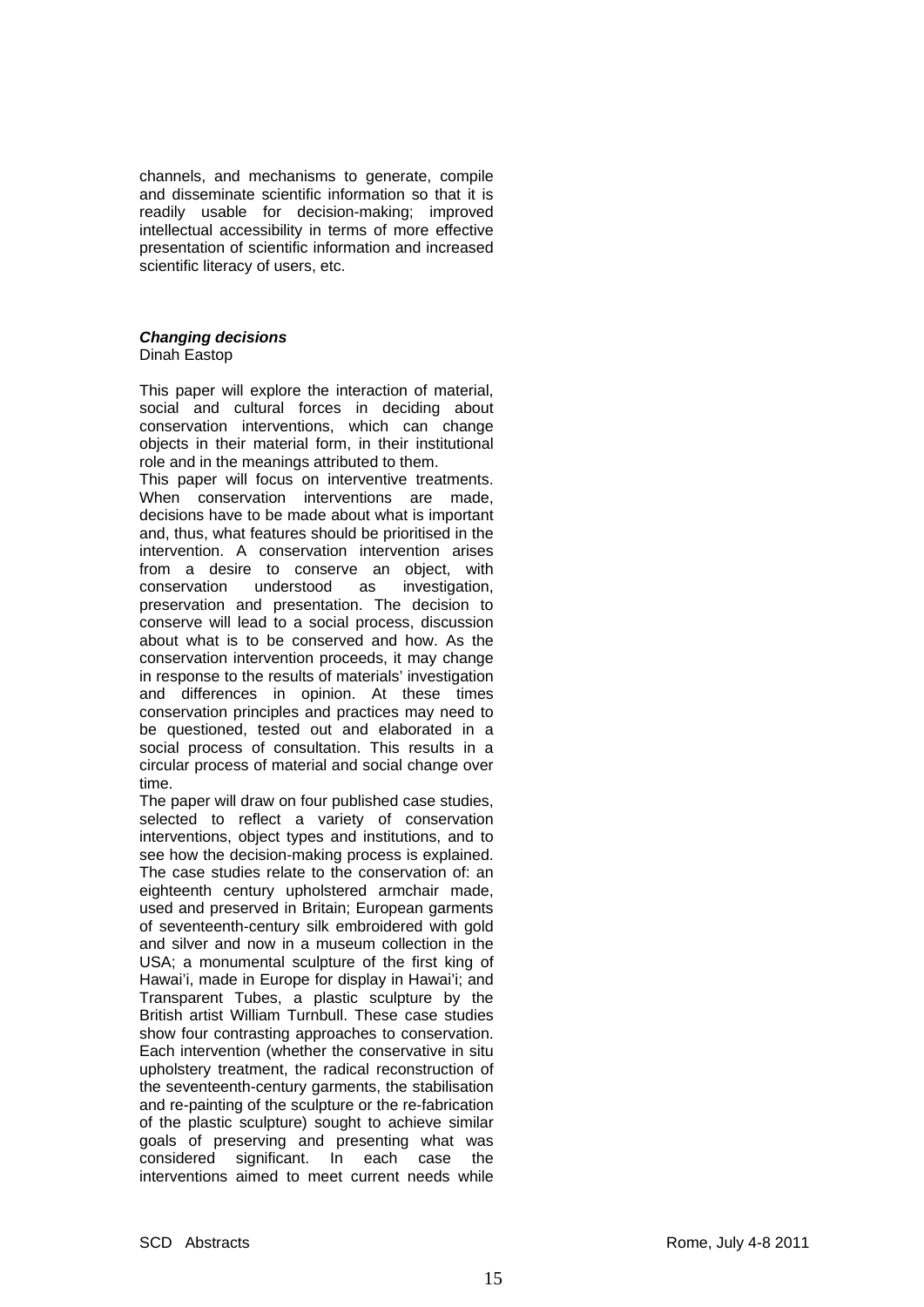acknowledging future needs by thorough documentation and use of reversible methods. The case studies provide vivid examples of the interplay of the material and the cultural.

#### *Conservation of fourteen medieval icons from the town of Nessebar in Bulgaria*  Stefan Belishki

The icons are central part of an exhibition, planned to be presented in Thassaloniki in the summer of 2011, with focus on the Byzantine art at the Black Sea coast. This is a joint project between several partners: the National Gallery in Sofia, responsible for the icon collection, the Byzantine Museum in Thesalloniki who will display the exhibition, the European Center for Byzantine Studies in Tessaloniki, who initiated this project and who is responsible for the preliminary investigation and observation of the icons, the team of Bulgarian conservators, who were in charge of the conservation work of the icons, an international foundation, who supported financially the conservation and the Association of Conservatorrestorers in Bulgaria (ACB), involved in an external supervision commission.

My participation was as a member of this external commission, which was supposed to coordinate the decision making process. The project was interesting for me with the opportunity to be part of the decision making process, and to be able to observe various elements of the project: management, communication and coordination, time planning, solving unexpected problems etc. The commission's first task was to approve the conservation program, proposed by the chief conservator of the project and based on the results of the preliminary study of the icons.

The second meeting of the commission, several months after the first one, encountered a delay from the scheduled conservation operations with some of the icons. With two of them, changes to the envisaged interventions by the conservators for ethical reasons required more time than was originally planned. In another case the slowdown was caused by insufficient time allocated for the conservation work.

The deadline for completion of the conservation was postponed, also because of lack of coordination of conservators' contracts and the exhibition planning in Thessaloniki. The Director of the National Gallery in Sofia changed in the middle of the project. This fact impacted negatively on the project coordination because part of the project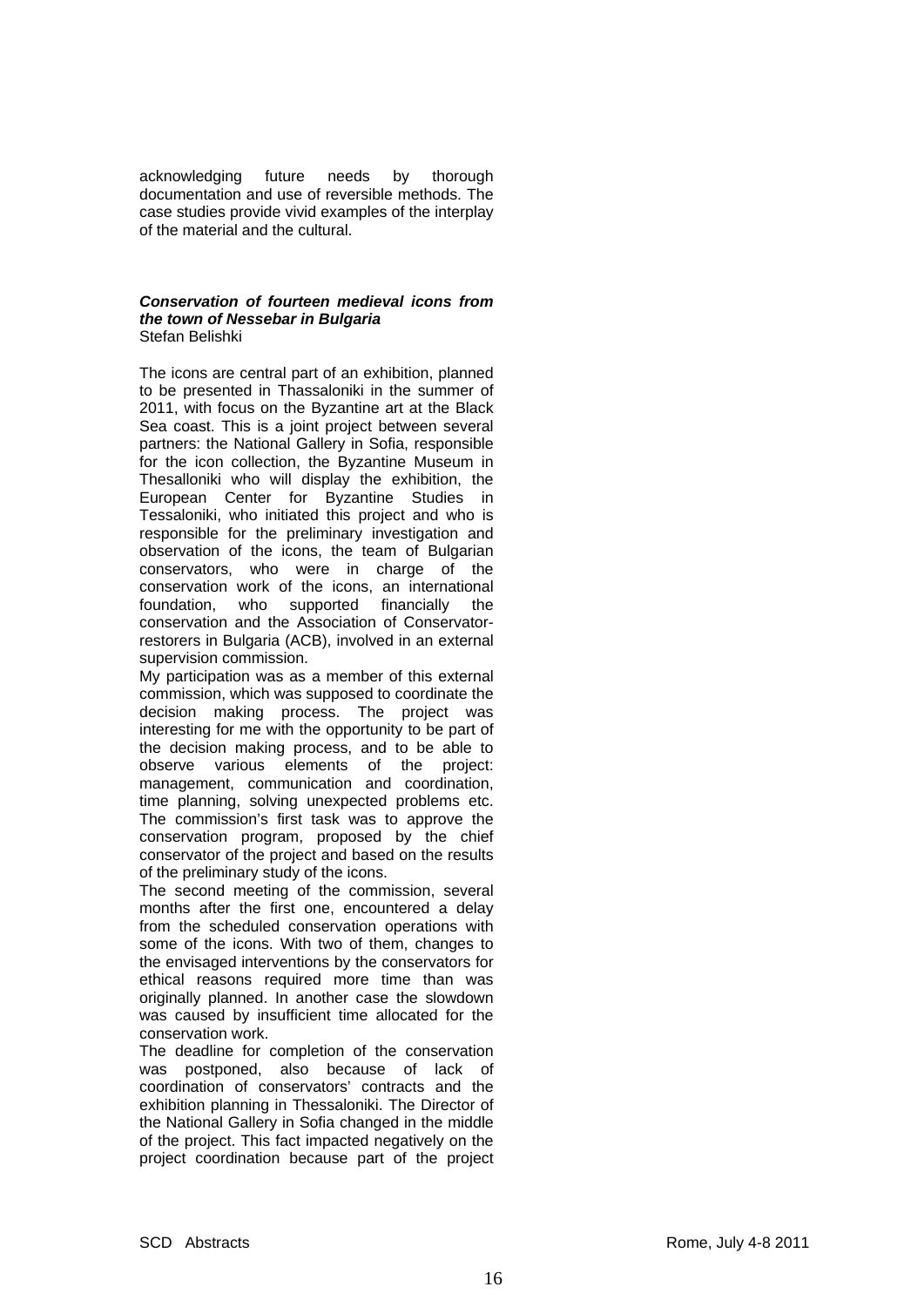documentation was claimed to be lost during the transition period.

New delicate issues arose at the end of the conservation work, when the results had to be approved by the commission and presented to colleagues from the Byzantine Museum in Thesalloniki. The Greek colleagues were surprised by the rather minimalist approach to retouches in most of the icons and entirely disagreed with the loss compensation in one of the icons. The commission was then sent to Thessaloniki to discuss this disagreement between the two parties, followed by a visit in Sofia of the Director of the European Center for Byzantine Studies. Eventually the problems were resolved but this took additional time.

The presentation will discuss further the problems related with this project: management, planning and coordination of the work, and communication between some of the members of the team. Also: the different approaches and understanding (or sometimes misunderstanding) of the tasks by the different parties involved. The positive results and achievements will be also outlined.

#### *Stakeholders in heritage preservation and sustainable strategies of building renewal, the case of the Cekovica building*  Milijana Okilj

This paper discusses issues relating to the research and implementation of sustainable strategies in the preservation and protection of building heritage seen as part of urban renewal strategies. It examines the special features of the treatment of cultural heritage in the Bosnian social and cultural context. Due to a series of unfavorable circumstances, there are many deteriorating or degraded structures. Their treatment reflects how we relate to our past and our roots.

In treating the issue of strategy implementation, this paper analyses and investigates the possibilities of using the experiences of other countries such as those related to economic measures (privatizing cultural goods while maintaining their public use, fiscal deductions etc.), and also the possibilities for adopting measures from other spheres. When considering conservation strategies it is important to reflect on sustainability on the one hand, and on architectural and urban renewal on the other.

The stakeholders (architect-planners, public citizens, planners, investors, and heritage preservation services) are analyzed in the context of cultural heritage restoration. The relation to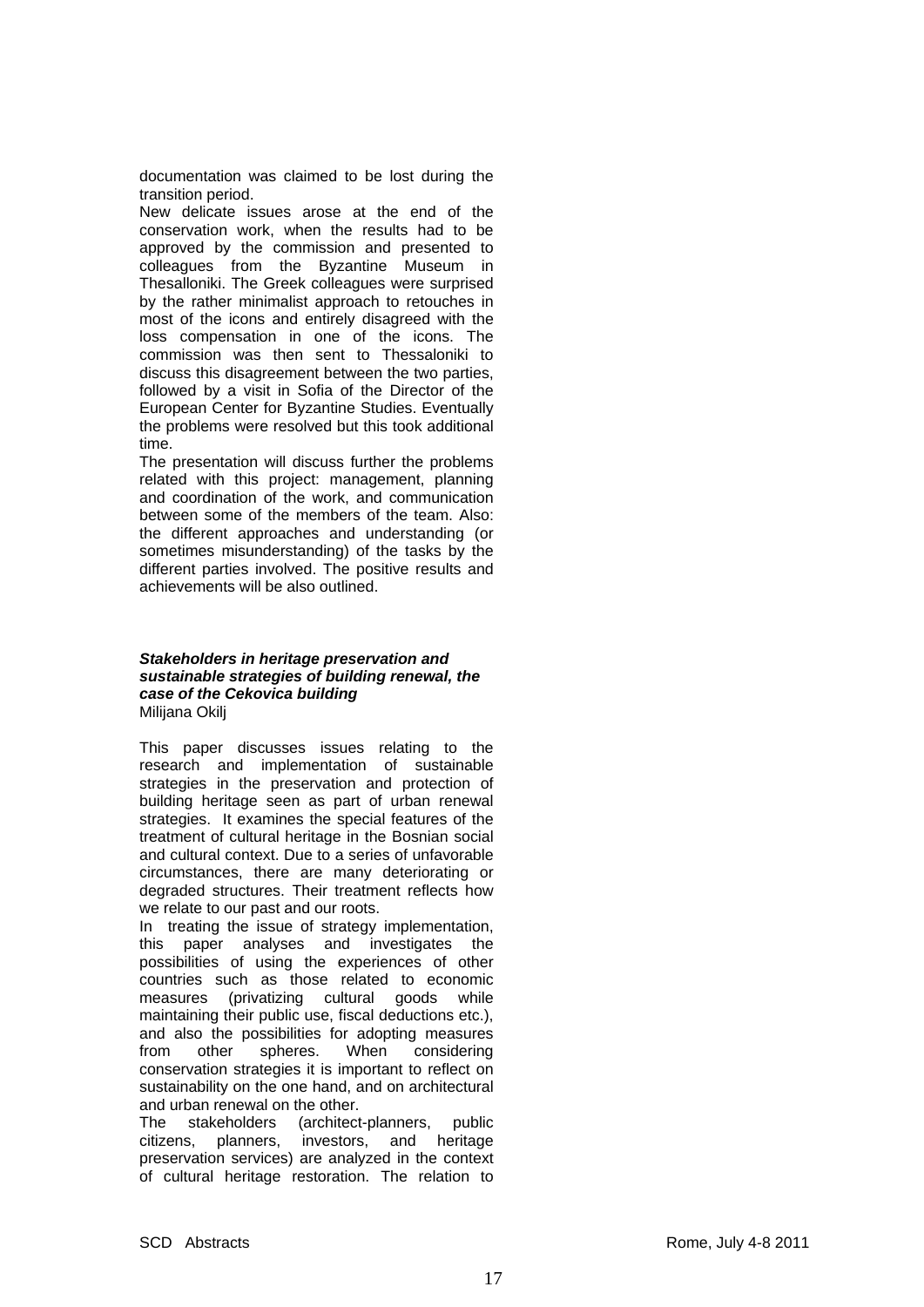heritage and history is a complex and changing problem. The relationship to heritage speaks about values in society because the heritage is what has been identified as being significant for the whole community, and is linked to identity, which is important in the collective mental map. The views and links with the past are expressed through architectural practice, in various ways. Unfortunately, today there are examples of complete devastation or destruction of cultural property. While the factors responsible are diverse, the final result is the same; historical facilities are irreversibly lost.

Nevertheless, there are a number of positive examples of where stakeholders have collectively worked together to reach favorable solutions for the protection of cultural property and the interests of the community. This paper analyzes the reconstruction the Ceković house in Pale, where the cooperative involvement of the heritage preservation service (the Institute for the Protection of Cultural, Historical and Natural Heritage of the Republika Srpska), the local community (municipality of Pale), the owner (the Serbian Orthodox Church) and the Goverment of the Republika Srpska found the best solution.

The final result is that the conservation and restoration works carried out were managed by the heritage preservation services and financed by the Government of the Republika Srpska, the Serbian Ortodox Church and the local community. In addition, the owner transferred part of the building to the local community. Once a residential building, the Cekovica building was given to the Serbian Orthodox Church by the former owner and adapted for new purposes. The ground floor is an exhibition space for the Art Colony Pale, the first floor an exhibition space of the Museum Metropolis Dabrobosanske and restoration and conservation workshops are located in the attic. A small amphitheater where variety of cultural events are held during the summer was built in the courtyard of the building. Regular communication resulted in common decisions being made that identified solutions that ensured the preservation of cultural goods and benefited the local community.

#### *"Will you love your monumental house if we restore it?" Restoring the owner's relationship with his/her monumental house rather than just restoring the house.*  Elenita Roshi

The World Heritage Town of Gjirokastra, Albania is an extraordinary example of the long and difficult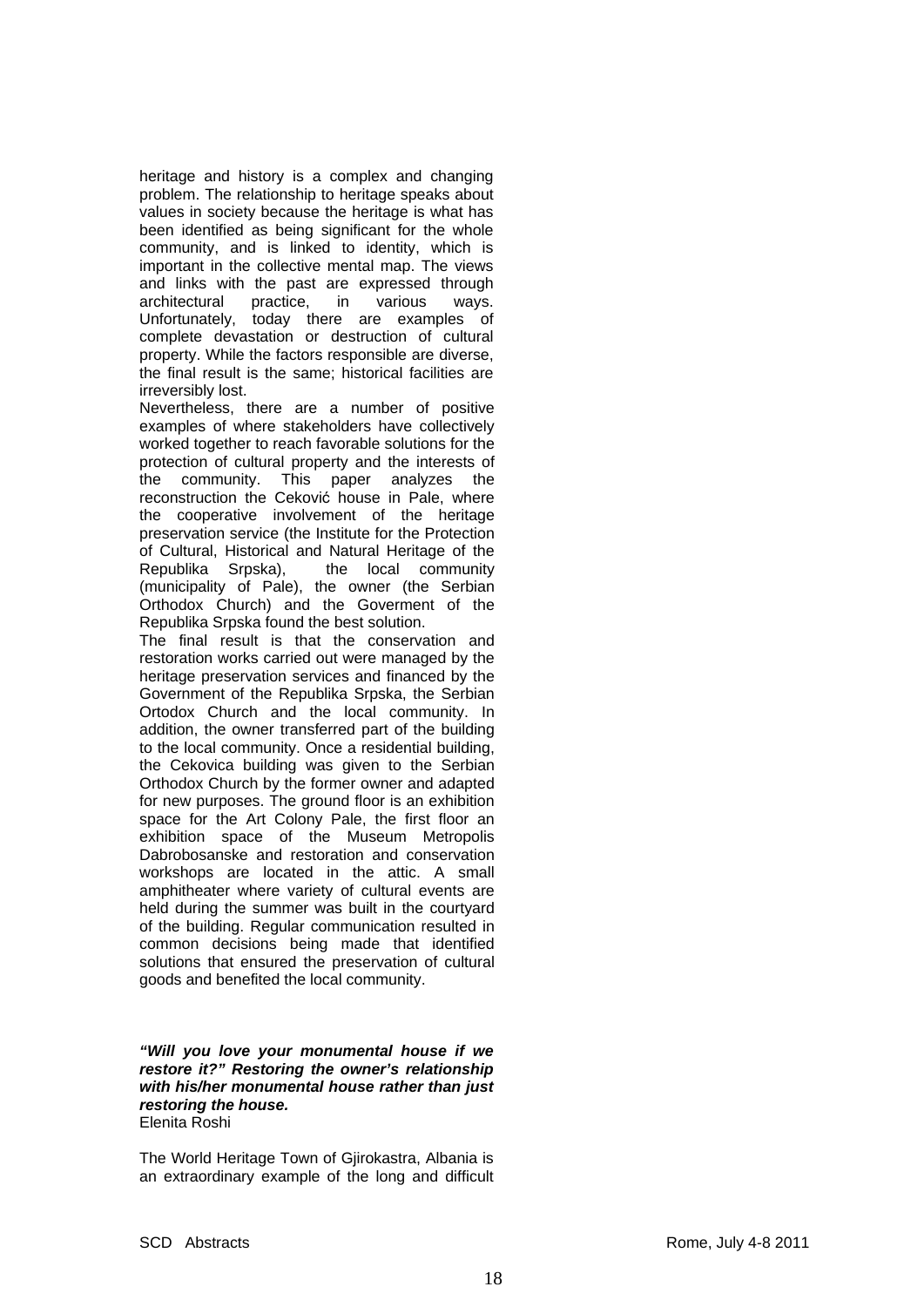survival of a late medieval town where local and Ottoman architecture is merged masterfully. Gjirokastra has some 2200 typical stone houses, with around 600 cultural monuments that constitute 22% of the Albanian list of Monuments. Gjirokastra was declared by the Albanian Government a Museum City in 1961, which was quite unusual for a radical communist country. Out of 600 monuments 54 were first category houses (the best ones) in which no changes or alterations of any type could be made.

While the first category houses were restored by the State, they were mostly expropriated and their owners asked to live elsewhere.

During first years of democracy, (1992 onwards) a special national commission was formed to address the former owners' requests for the return of their lost properties. Before communism, there was no de jure legal transfer of property rights but the house was de facto bequeathed to the youngest man of the family. Therefore property rights were given to the oldest person in the family which had some old legal document proving property rights (this could be the dead grand grandfather of the family), and so all his descendants were then owners.

Multi-ownership (one first category House had 72 owners) and a long time detachment motivated the disinterest of large families in their house. The state had no more power or money for monumental houses, while their families has neither money nor will. Because of neglect and abandonment the most endangered monumental houses in Gjirokastra are now the first category ones.

The Gjirokastra Conservation and Development Organization (GCDO – www.gjirokastra.org) has been working in Gjirokastra since 2001. Its mission is the sustainable development of Gjirokastra based on its heritage. The restoration and revitalization of the monumental houses is a great part of its work.

This article discusses GCDO's work in restoring not just the first category houses but most importantly the owner's relationship with his/her house as one of the main factors for the sustainability of the revitalization process. Houses are chosen from a priority list prepared by the Institute of Monuments of Culture (IMC) - the highest responsible institution in Albania. Since the owners' willingness and commitment to collaborate is required in the project, they are asked if they want their house restored while the project steps are explained (as outlined below). If agreed the process continues, otherwise, another family will be approached.

Project steps: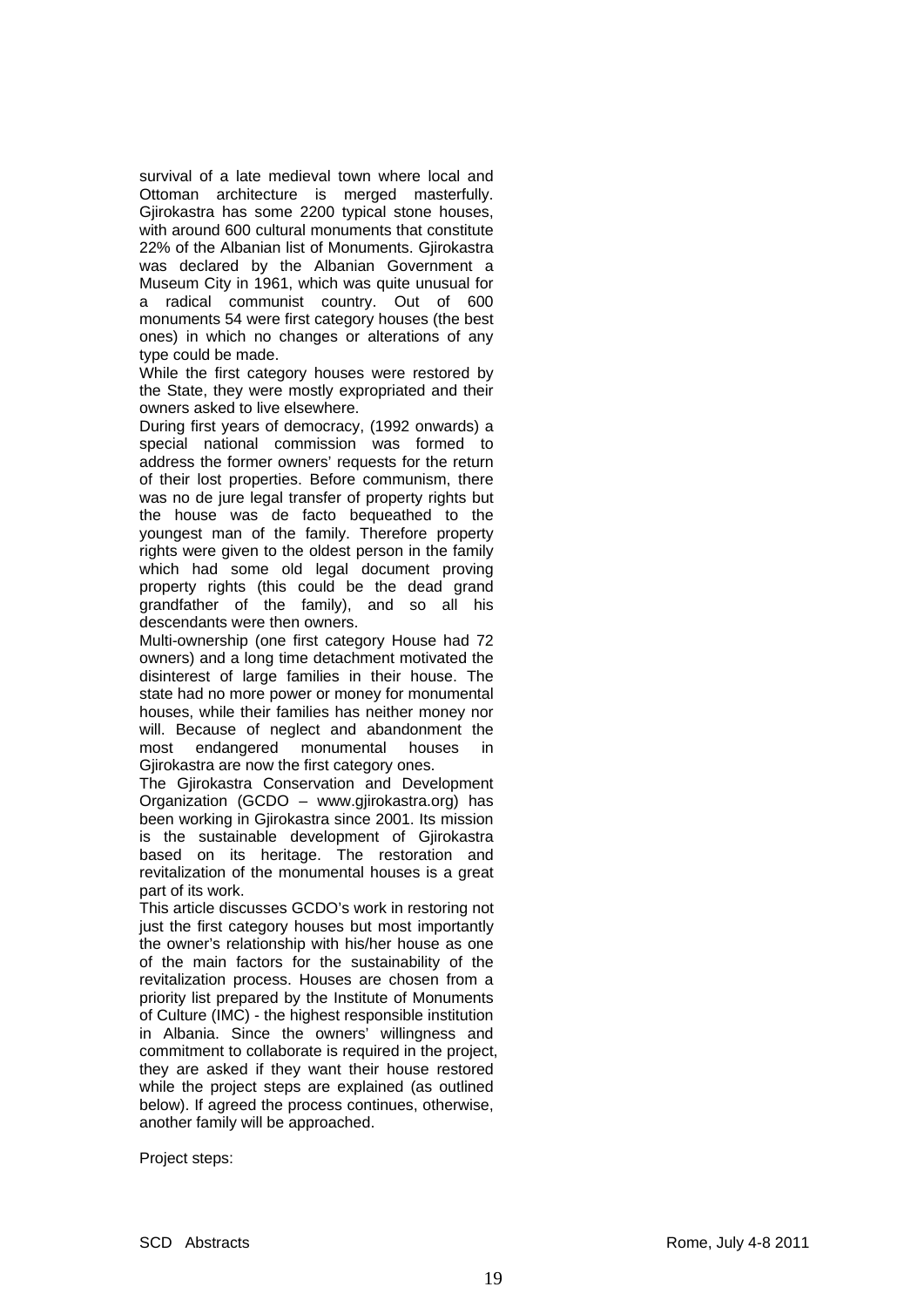- (a) Identify the owners and gather them in site to show the state of conservation of the house (they may have never seen it). Collect/research memories; create a family history and genealogy tree.
- (b) Explain the house values; determine together the future usage of the restored house.
- (c) GCDO provides the restoration funding (for which it undertakes fundraising): therefore the house has to host for 3 to 5 years a public service (rent free) that will benefit and is approved by the community.
- (d) Prepare the restoration proposal in consultation with the family while respecting the Albanian heritage law which allows no change to the houses' façade and interior. Obtain approval for the restoration proposal by IMC.
- (e) Undertake restoration and supervise with the owners: re-explain the added value of restored house. Connect the family to the community through the public service provided in their house.

The duration of this process is not at all short and requires strong and reliable partnerships with local, central or other heritage organizations. The project is promoted so that other families follow the example.

Conclusion: while built heritage is restored, its current values can generate the creation of new values such the social capital created among the members of large families and between a family and its community.

#### *Decision making based on dialogue. Preservation of Danish Churches under Consultancy of the National Museum*  Kirsten Trampedach

This contribution to the seminar describes the decision making process in projects concerning preservation of Danish churches.

It will deal with the interaction between the users. the authorities and their consultants, and describes the strength and weakness of a democratic system. Danish churches are not protected monuments. A church council, democratically elected for a period of four years, is responsible for the protection of church buildings, the inventory and decorations. The council consists of local people usually without any particularly knowledge about antiquarian matters. All interventions concerning buildings, the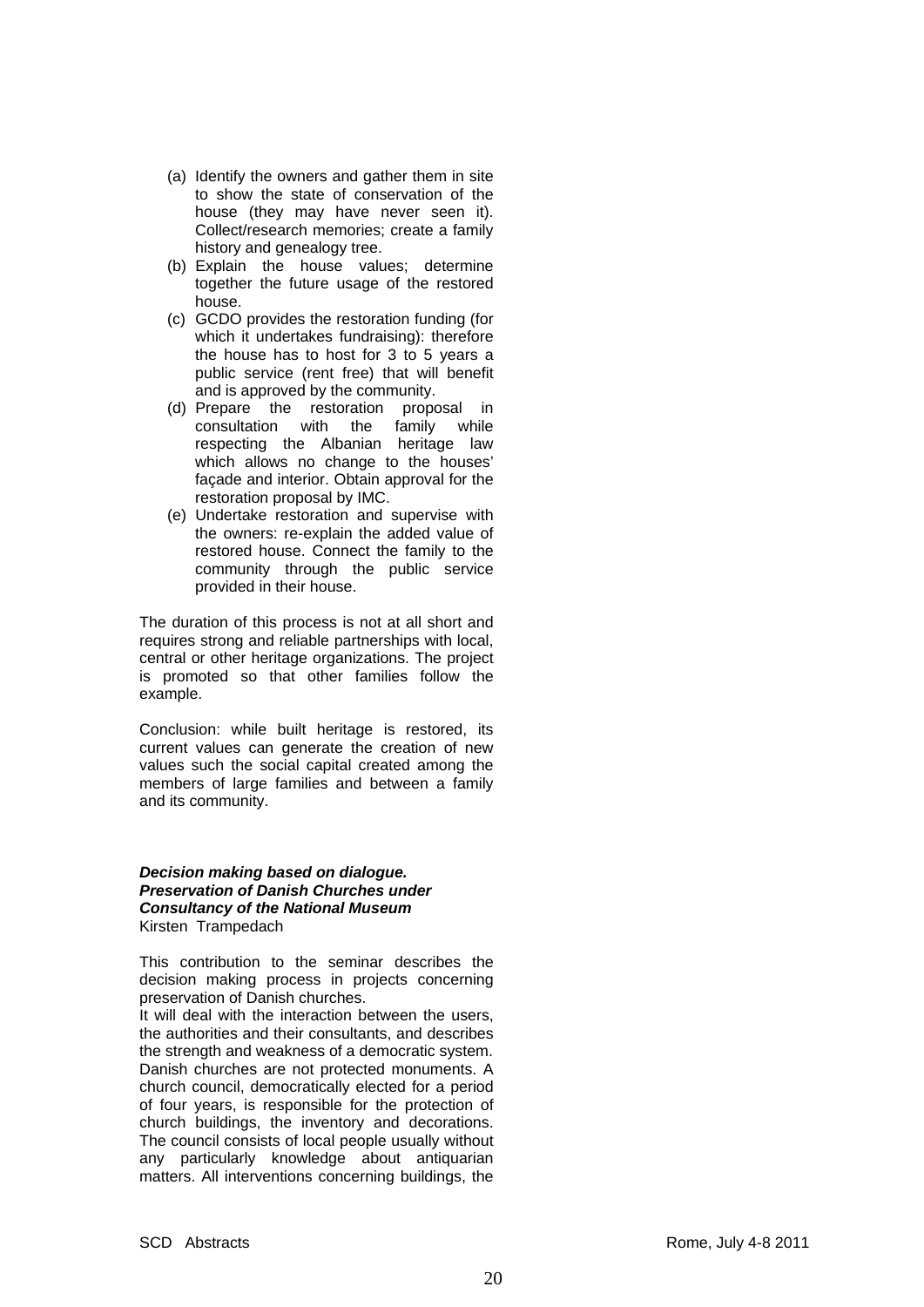inventory and decorations more than 100 years old, however, must be approved by the bishop/diocese.

The decisions are based on the opinions of consultants, of which The National Museum provides expertise within archaeology, art history, cultural history and conservation.

As consultants, the National Museum has no authority, and a successful advisory process is thereby dependant on a fruitful dialog between the council, the church authorities and the projects leaders, such as architects.

As advisers we seek solutions where present needs can be implemented while respecting antiquarian values. This process most often leads to agreements, sometimes to compromises, but also can end in defeat and irreversible loss of values. Therefore, as advisors the National Museum depends very much on the bishop and the council´s understanding and acceptance of churches not only as living houses but also as important witnesses of our common cultural heritage.

Conflicts occur when desired alterations lead to distortion or destruction of cultural and art historical unities, or in the worst case involve irreversible interventions. Therefore, a very important discipline for all consultants is communicating the importance of preserving cultural heritage. This is done not only to convince the authorities, but also to promote the message to the local society directly or through the council. The consultant also gains by this process, as she/he has to reflect on his/her own attitude as a guardian of cultural heritage.

 The fact that the church buildings are both structures used for religious ceremonies and house cultural heritage has protected them for thousands of years, compared to castles, secular houses etc. which have disappeared once they fell out of use.

Requests for modern facilities or major changes in furnishing due to fashion or new activities challenge the protection of values, and without any sanctioning authority advisors are occasionally overruled. But in most cases recommendations are followed, although anarchistic actions do occasionally occur.

The diocese and the councils have much freedom to make decisions on their own. But they also have confidence in the system. This attitude combined with a tradition of consensus in decision making processes benefits the cultural heritage.

Case studies dealing with archaeology, alteration of church interiors and the conservation of wall paintings will illustrate the aspects mentioned above.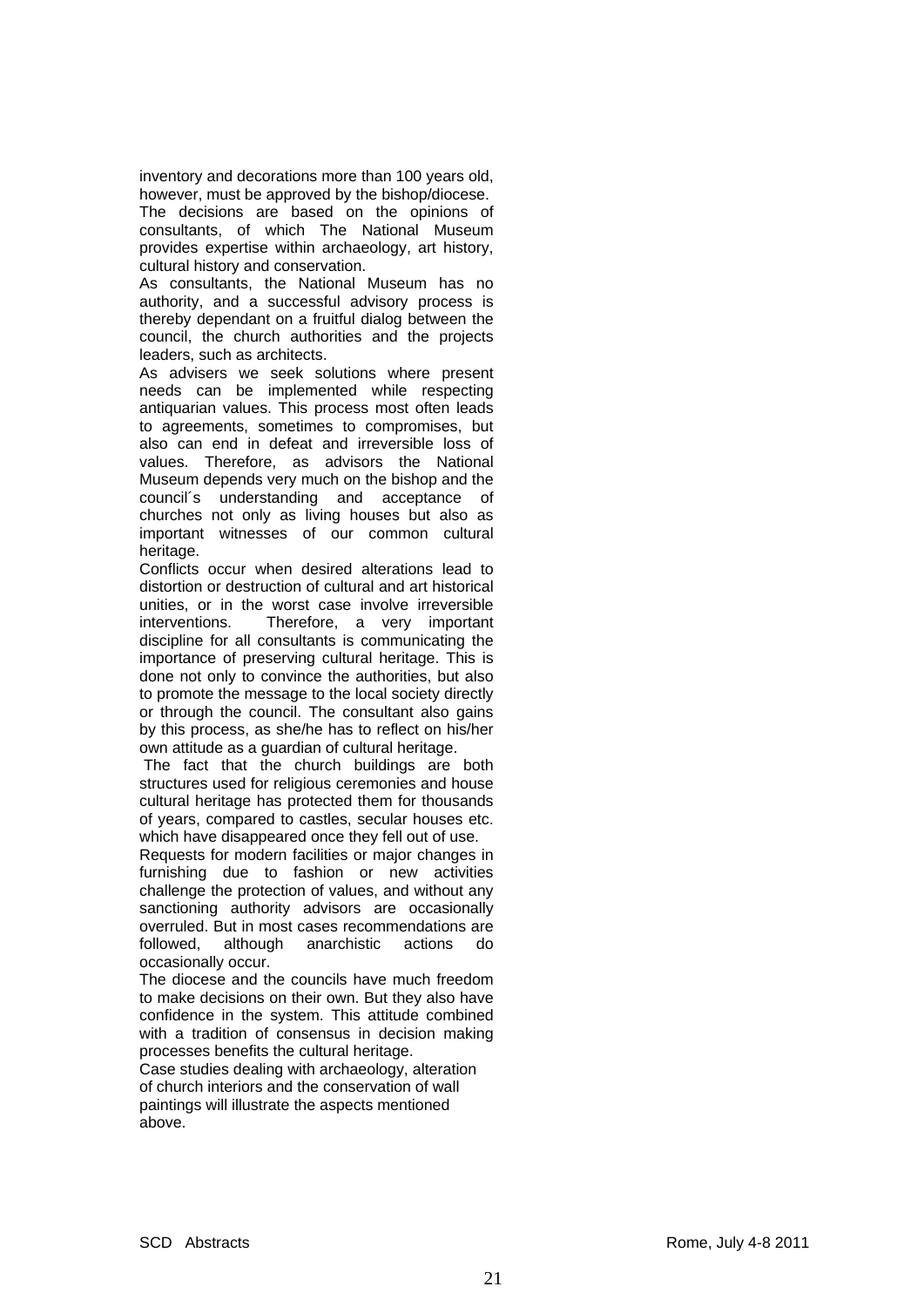#### *Linking emergency decisions with long term sustainable recovery process*  Rohit Jigyasu

Emergency situations are special since they present a decision maker with a context that is characterized by extraordinary constraints on resources, the need for urgent actions and a critical psychosocial state that is markedly different from the normal situation. However actions taken under these extraordinary situations can have profound bearing on the long-term recovery of the community and its heritage. This presentation will discuss those critical aspects of decision-making in emergency situations that need to be considered for sustainable long term recovery of cultural heritage.

It is difficult however to judge these essential considerations beforehand without considering the impacts of these decisions in hindsight. Therefore the presentation will illustrate these considerations through case studies of post earthquake reconstruction in Latur and Kutch in India by assessing the long term impact of rehabilitation policies formulated in the immediate aftermath of the earthquake. Patterns of adaptation and change in these areas demonstrate how small decisions taken during emergency can have wider socioeconomic and physical implications. These cases will also show the importance of understanding the local context, especially with respect to local vulnerabilities as well as capacities, skills and resources while making decisions. These would also emphasize the necessity and ways of engaging various stakeholders especially the local community not as passive recipients but as active participants in decision making process. These considerations are significant for us conservation professionals for making decisions during emergencies especially with regards to immediate protection, repairs and long term recovery of cultural heritage although we largely remain at the periphery of the reconstruction process.

# *Conservation Decisions in Times of Conflict*  Aparna Tandon

This presentation will focus on the response to cultural emergencies in fragile and conflict situations. Using examples of intentional as well as indiscriminate damage caused to cultural heritage in Uganda, Afghanistan, India, Sri Lanka and Western Balkans, it will identify factors that depending on the context of the conflict, influence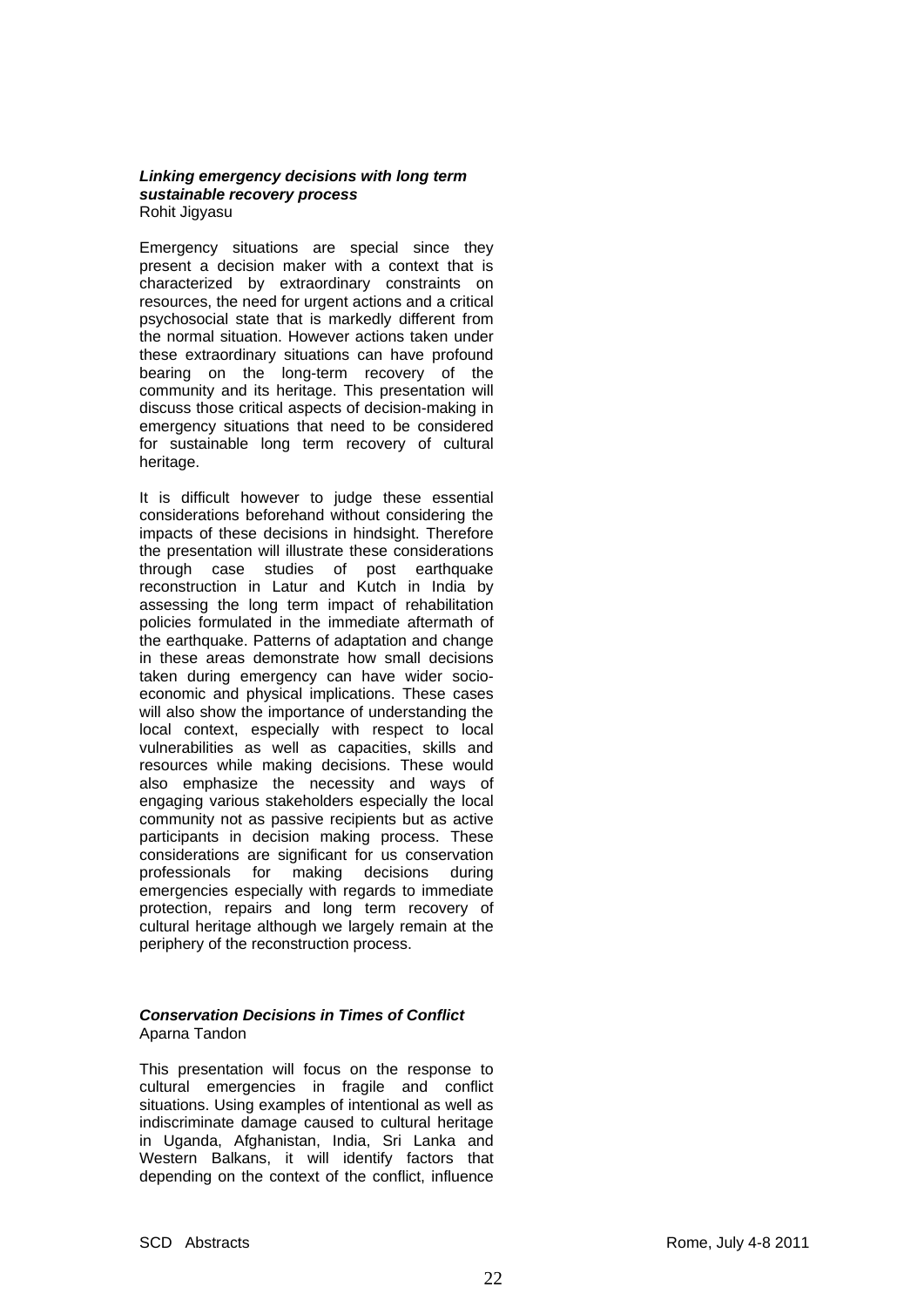conservation decisions to a lesser or greater degree.

Often marred by incidents of communal violence and the break down of authority, areas caught up in conflicts also tend to be more vulnerable to natural hazards such as earthquakes and floods. The unprecedented damage caused to life and property in recent disasters–e.g., cyclone Nargis in Myanmar(2008), floods in Pakistan (2010) and earthquake in Haiti (2010)–has underscored the need for long-term assistance and greater investment in capacity building for disaster risk reduction. The evolving body of research on disaster risk management emphasizes how disaster events in conflict settings can be seen as opportunities for building back better. At the same time, it calls for the integration of emergency response and early recovery processes with confidence building and reconciliation processes.

This approach of using response and recovery actions to increase social cohesion and promote peace may have several implications for shaping future conservation decisions in times of conflict. By way of a conclusion some of these will be discussed in the context of the 2010 disaster in Haiti.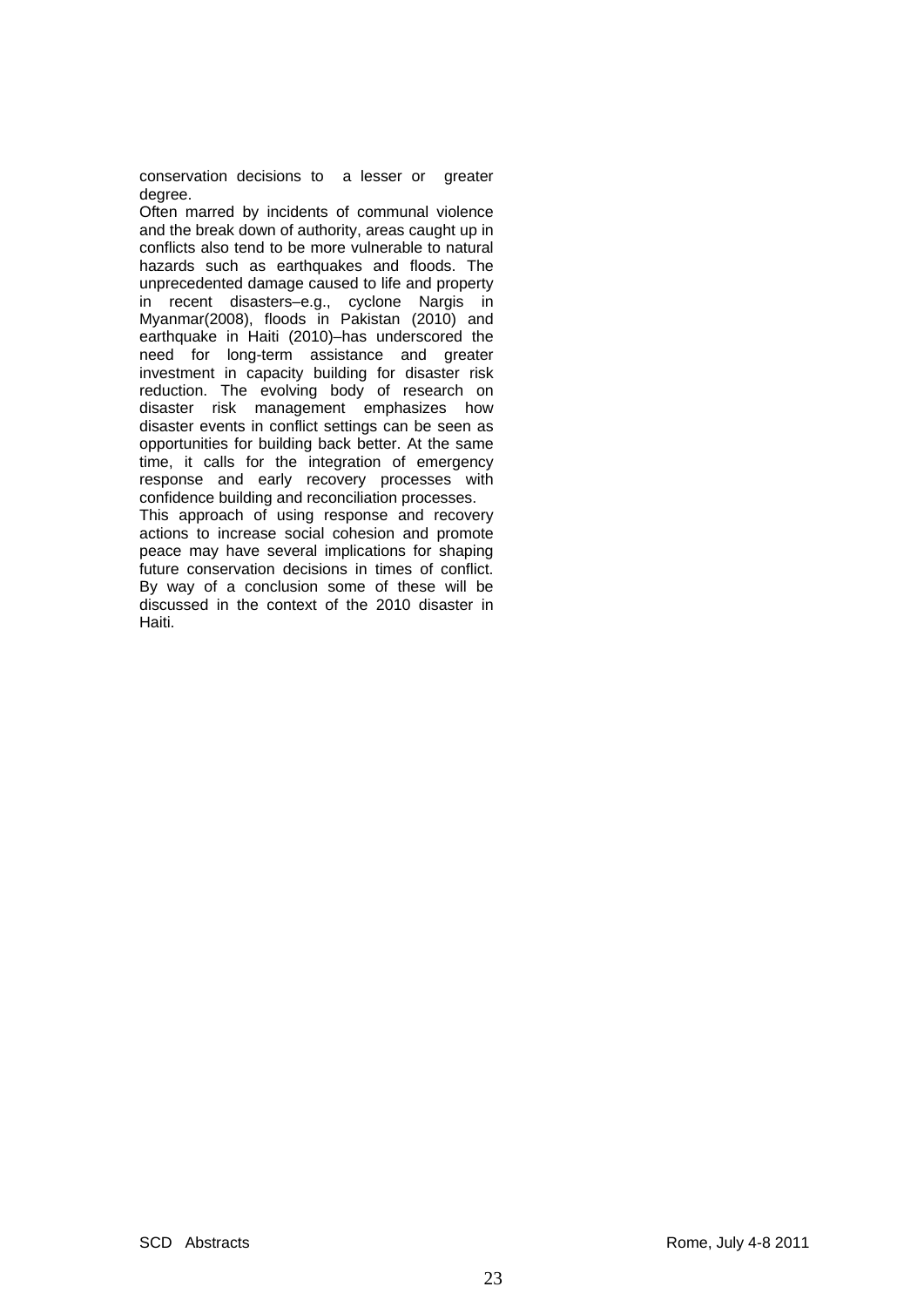# **Day 4:**

#### **Decision-making tools and approaches: What to keep, what to look for?**

*"Conservation-Restoration in Europe: evolving the concepts and principles developed in the Twentieth Century"*  Marie Berducou

In past years, during each Sharing course, I offered an overview of the principles of conservation and restoration, as they developed in Europe, attempting to place them in an historical perspective. The presentation always concluded with a proposition for a methodological framework for conservation projects. We will not dwell on these items during this seminar. However, here are just a few reminders:

- The discourses were formulated for the built heritage in the nineteenth century (Ruskin, Violletle-Duc, Boito, Riegl). During the twentieth century, these principles were primarily focused on the preservation of "original material", and a respect for all historically significant additions (Athens conference, Venice Charter).

- They were further developed for works of art in the twentieth century (Brandi, Philippot), placing a respect for original materials at the heart of conservation-restoration and raising a difficult question: how do we take into consideration the material history of works undertaken to the object (additions, alterations, transformations, etc.) within a conservation intervention?

This brief summary highlights perhaps the extent to which European thought is dominated by the historical dimension of cultural heritage: in that the material study of cultural heritage is focused both on everything that establishes with certainty the origin and original form of the object, as well as the indicators of its evolution over time. The paradoxical nature of this thought process becomes quickly apparent: can one logically integrate all traces that reflect the aging and history of an object within a conservation project whose scope is to define and establish which interpretation of the object is to be presented? If so, should we accept that the present conservation project is itself a moment in the life of the object, as are any other previous interventions?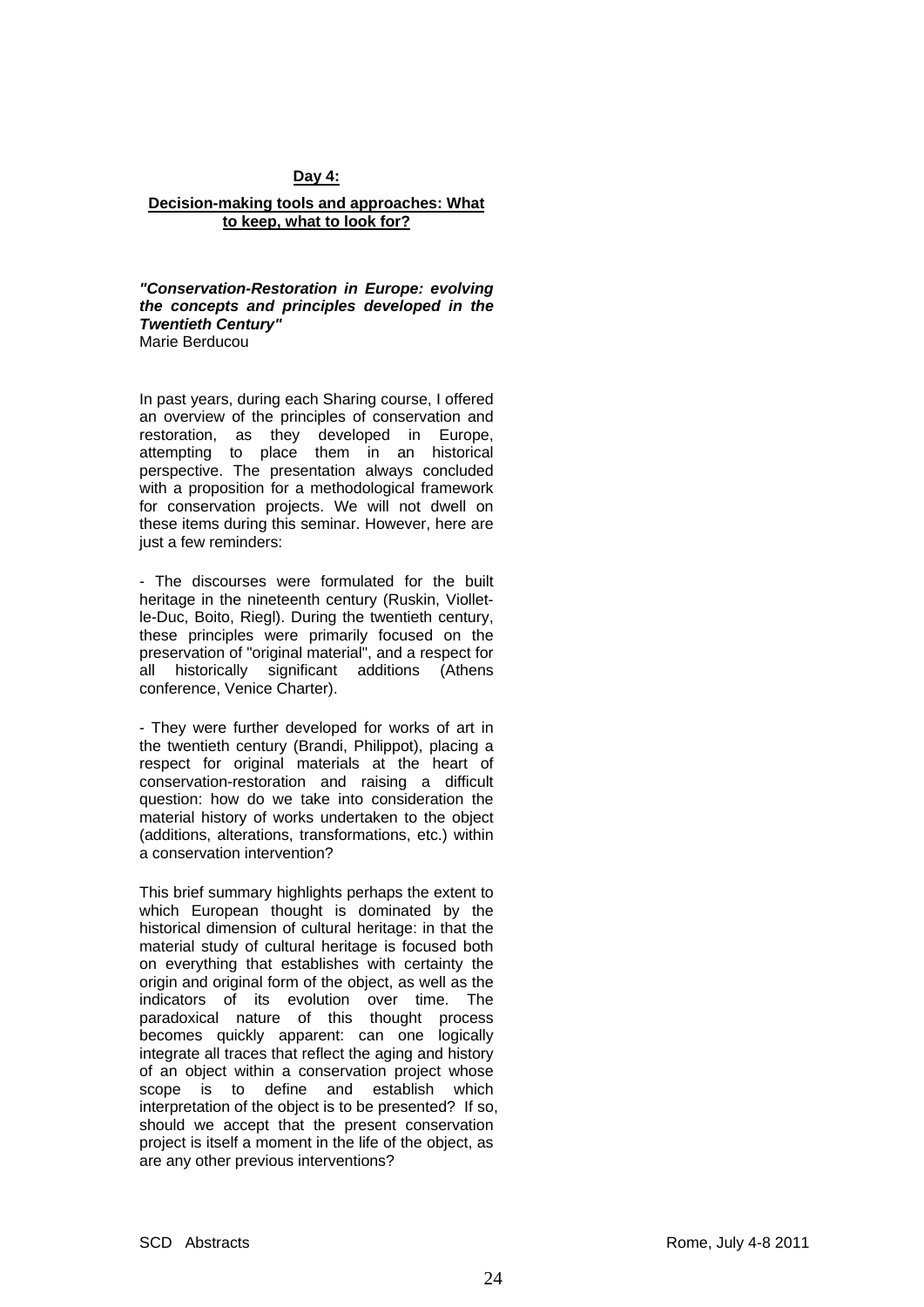With the emergence of the concept of "outstanding universal value", which was coined in the 1972 UNESCO Convention Concerning the Protection of the World Cultural and Natural Heritage, the classic European concepts of integrity and authenticity are challenged by the prism of cultural diversity: "Judgments about value attributed to cultural heritage, as well as the credibility of related information sources, may differ from culture to culture, and even within the same culture. The respect due to all cultures requires that cultural heritage must be considered and judged primarily within the cultural contexts to which it belongs".[1](#page-24-0) This compels us to question a vision that focuses too exclusively on the conservation of the original and historic materials of the object, as stated above. Without a revision of this approach, "old world" Europe will be unable to engage with new forms of cultural heritage, which demand different points of reference and different methods than those that have been developed for historic monuments and works of art of the past. We will briefly try to demonstrate this through three examples:

- The "Iles des machines" in Nantes, or how to revitalize obsolete port facilities while maintaining a respect for the spirit of place;

- The flour mill at Aumale, or how and why to preserve a humble component of nineteenth century industrial heritage which is protected as a historical monument;

- A contemporary artwork, the concept of which takes precedence over its material components.

#### *Who would be a leading actor in conservation decisions? - Korea's challenge of shaping government-private partnerships in establishing a code of ethics.*  Sujeong Lee

Political shape in terms of who would be working as a leading actor in protecting heritage, either a government or the public, and their partnership is an important aspect in fostering an efficient decision making process. Suitable models of sharing their roles can be different according to each culture due to their historical and cultural context as well as prevailing attitude towards assessing various values of heritage in society. In Korea, the government has played a leading role

in most decision-making for setting out heritage

 1 Operational Guidelines for the Implementation of the World Heritage

<span id="page-24-0"></span>Convention, Article 81, UNESCO 2005.

http://whc.unesco.org/archive/opguide05-en.pdf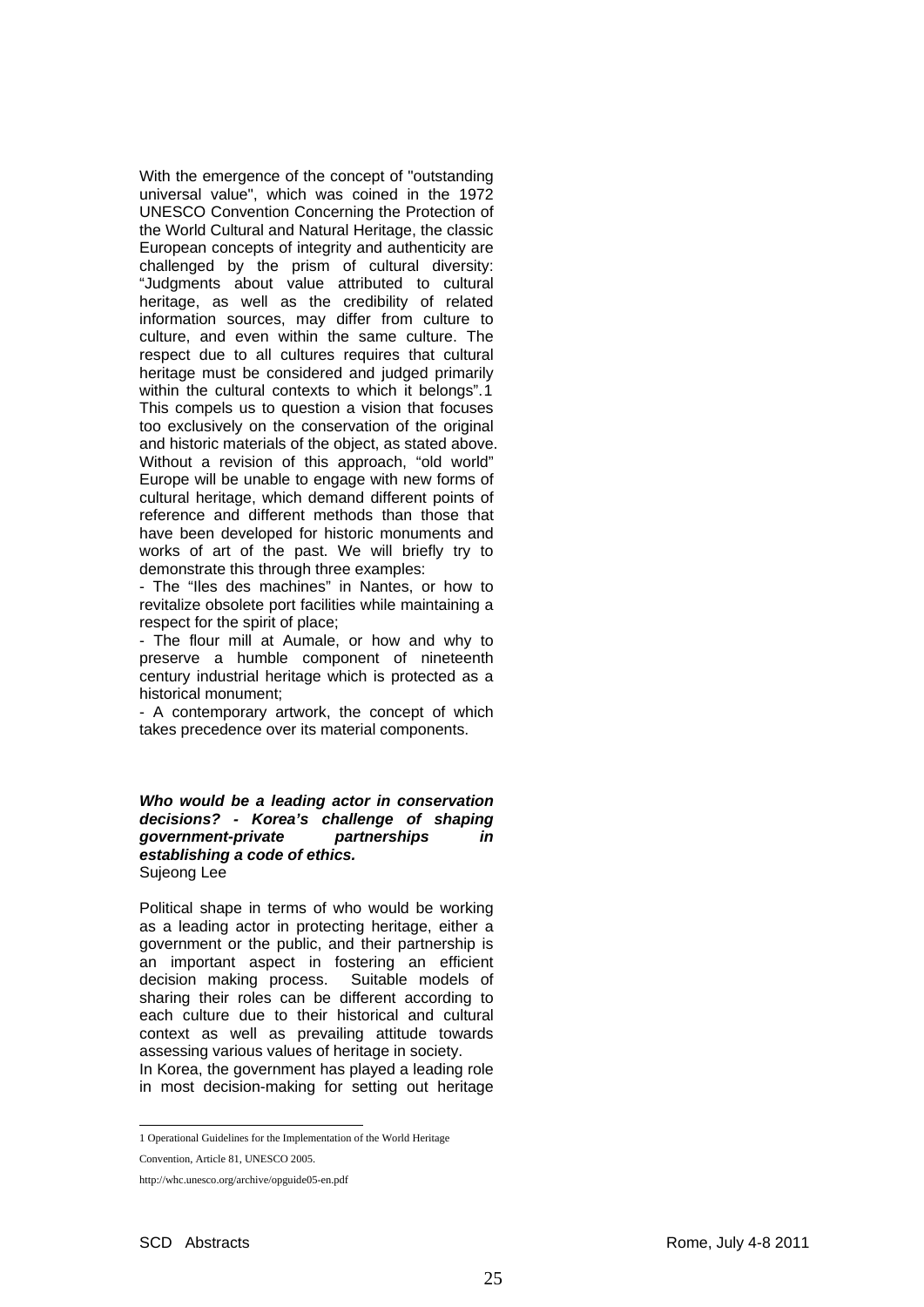policy and legal frameworks, implementing them in practice, and operating individual conservation projects for nationally and locally valued heritage by enacting acts and regulations, and providing funding and technical supports. Reasons for why the government has been the leading actor in heritage research and management can be explained by their historical experiences in introducing modern concepts and principles of preserving material remains during the Japanese Colonial Period and amalgamating them into national policy intended to recover national identity. The government's authoritarian decisions over the last 60 years have been regarded as trustworthy by the public due to a lack of public knowledge and ignorance and therefore, rarely tested and challenged. There is no doubt that such a government-lead model in decision-making for preserving heritage has worked efficiently in Korea during the time. However, in recent years this topdown management has been questioned and asked to reform as public involvement and knowledge in heritage conservation has extended: several public campaigns have been launched against the demolition of historic buildings, and private institutes have been established to monitor government policies. Such developments encourage the government to share their roles with the private sector so that public opinion and the involvement of non-governmental experts' can contribute to conservation decisions.

This presentation takes one research project on a 'Code of Ethics' as a case study to address emerging challenges and problems of government in shaping government-private partnerships to foster a logical thinking process in conservation for both experts and the wider public. Like most Asian colleagues a code of ethics has been unexplored territory for Korean conservators, while it has been a self-regulated tool for western ones in making decisions. A newly launched research project by the government-based National Research Institute of Cultural Heritage (NRICH) of Korea aims to devise an applicable set of ethical principles for conservators, working in both government and private sectors to help them make rational decisions. The aims of the three-year project (2010-2012), 'a Preliminary Study for Establishing Code of Ethics of Conservation', include: to introduce international codes of ethics to domestic conservators and heritage-related professionals; and to work with internal and external experts in both governmental and non-governmental institutes to establish an applicable Korean code of ethics.

The authoritarian-passive attitudes between governments and private sectors toward initiating and implementing new ideas and policies for the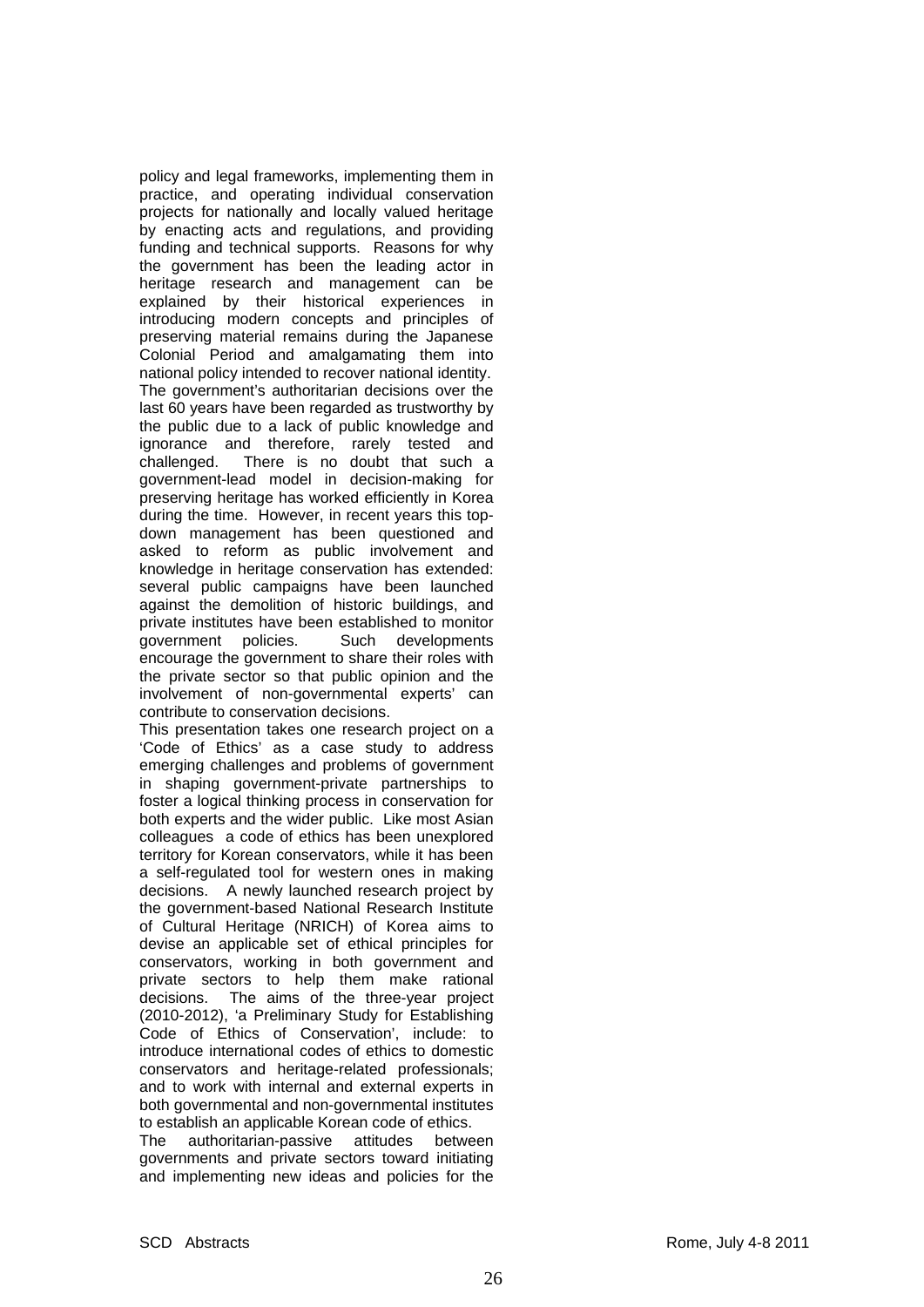last half century remain in the present practice, and this generates challenges for NRICH to mediate an efficient communication between government and private sectors in conducting the project. Moreover, there are limitations to establishing an equal partnership based on a mutual understanding about why and how to develop a code of ethics. This presentation examines the progress to tackle the problems and limitations and concludes with a<br>set of possible suggestions for further set of possible suggestions for further improvements in establishing local ethical guidelines for rational decision making.

#### *Cultural interest and globalization: the legal tensions of a couple*  Négri Vincent

Globalization tends to amalgamate national cultures and identities by examining them uniquely in terms of the economic value of cultural heritage and of cultural outputs. Over time, the global market and cultural heritage have developed a tense relationship. Cultural heritage is destined to outlive humans, while the market is fuelled by the consumption and replacement of goods to meet the immediate demands of a globalized society. National legislation and international standards are used to supply a framework for regulating this relationship. States have used the concept of cultural exception in the past, and today that of cultural diversity to establish and legitimate the protection of cultural heritage, and defend it from commodification, as developed through agreements within the World Trade Organization. Now, a resistance front is being established to claim that the definition, protection and regulation of cultural heritage falls within the exclusive competence of the State. Public interest constitutes an important driving force for the conservation of cultural heritage. However, cultural heritage is nonetheless subject to pressures imposed by market forces, which are dominated by private interests. This balance of power is not fully taken into consideration by international legislation. In particular, the economic dimension of cultural heritage, as promoted by globalization, remains a reality and is an important factor in its conservation. In the long run, international legislation will inevitably have to evolve towards finding a balance between the public interest (which underpins national policies for cultural heritage conservation) and the economic values of cultural assets. This will be achieved by viewing them in terms that exclude global commodification. Based on a description of this situation, this presentation will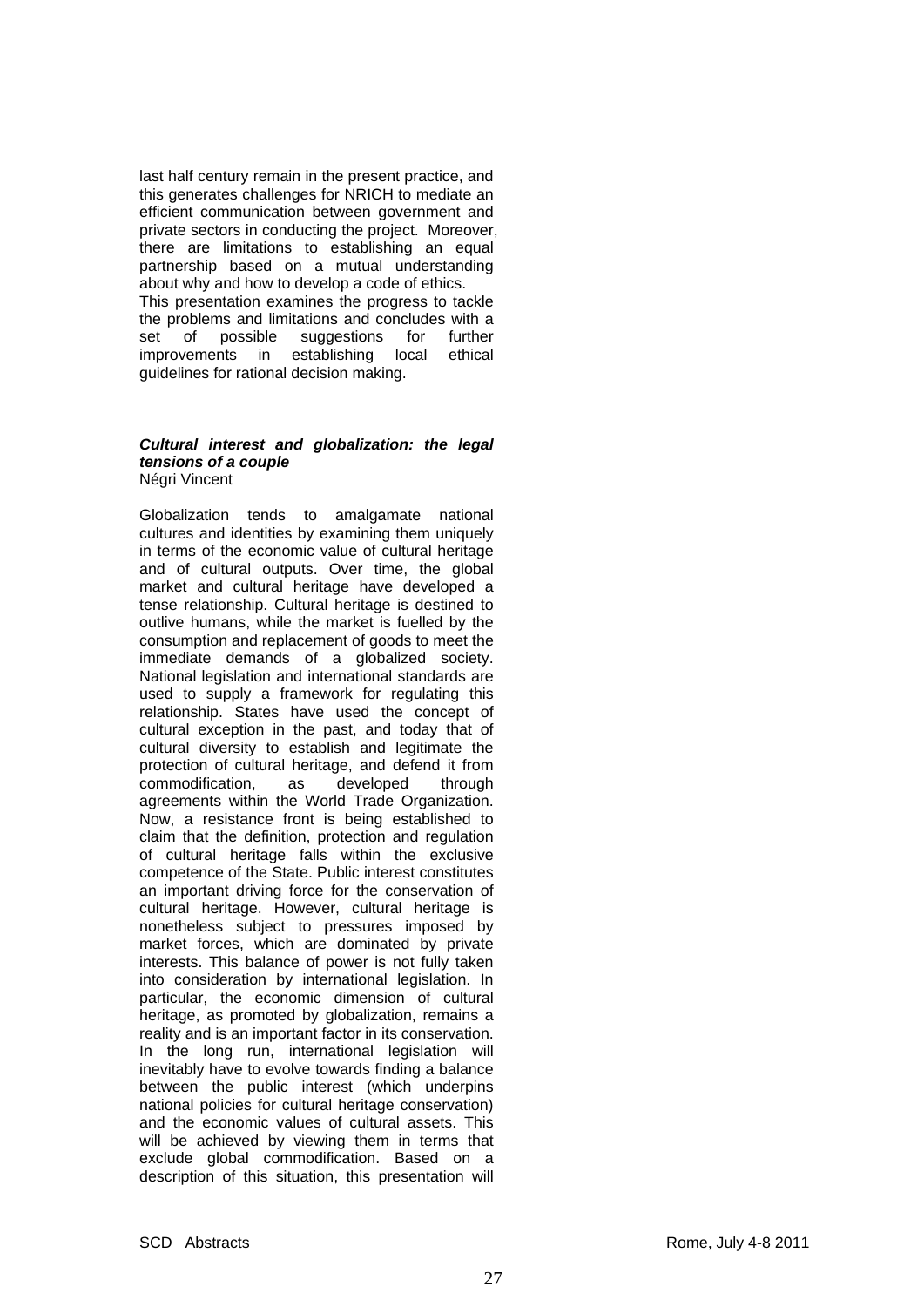discuss the stakes that conservation of cultural heritage has within the processes of globalization. It will also examine the mechanisms that could be deployed by national legislation and international law to renew and establish new principles for the protection and conservation of cultural heritage, in response to the pressures imposed by commodification.

#### *An overview of decision making tools and approaches in other fields*  Stefan Michalski

The purpose of this presentation is to give an overview of decision making (DM) tools and approaches currently taken in fields outside conservation. For this exercise I focused on two basic components: a couple of fundamental ideas, and a whole lot of indirect bits that seemed to me to say something useful for our particular business of sharing conservation decisions.

This overview starts with available definitions for the different types of decision making and models used (as categorized in terms of their general purpose), as well as some of the basic graphical and mathematical tools used to support decision making (depending on the level of complexity involved). For routine decisions involving the sequential consideration of individual criteria it is common to use simple visualization methods (diagrams) to illustrate the decision making pathways. For more complex multi criteria decision making, decision matrix tools are useful, for which software is available to facilitate. Last and not least we come to a consideration of the psychology of human behavior involved in decision making. It is self evident that human behaviour, our emotional responses and thought processes are key determinants in the style of DM adopted, and ultimately the quality of decisions taken. It is important to recognize the differences between rational and intuitive processes, the relative advantages each can offer, and to balance these. Through this we come to a better understanding of the way we arrive at the decisions we make, and if they are likely to prove useful in the longer term.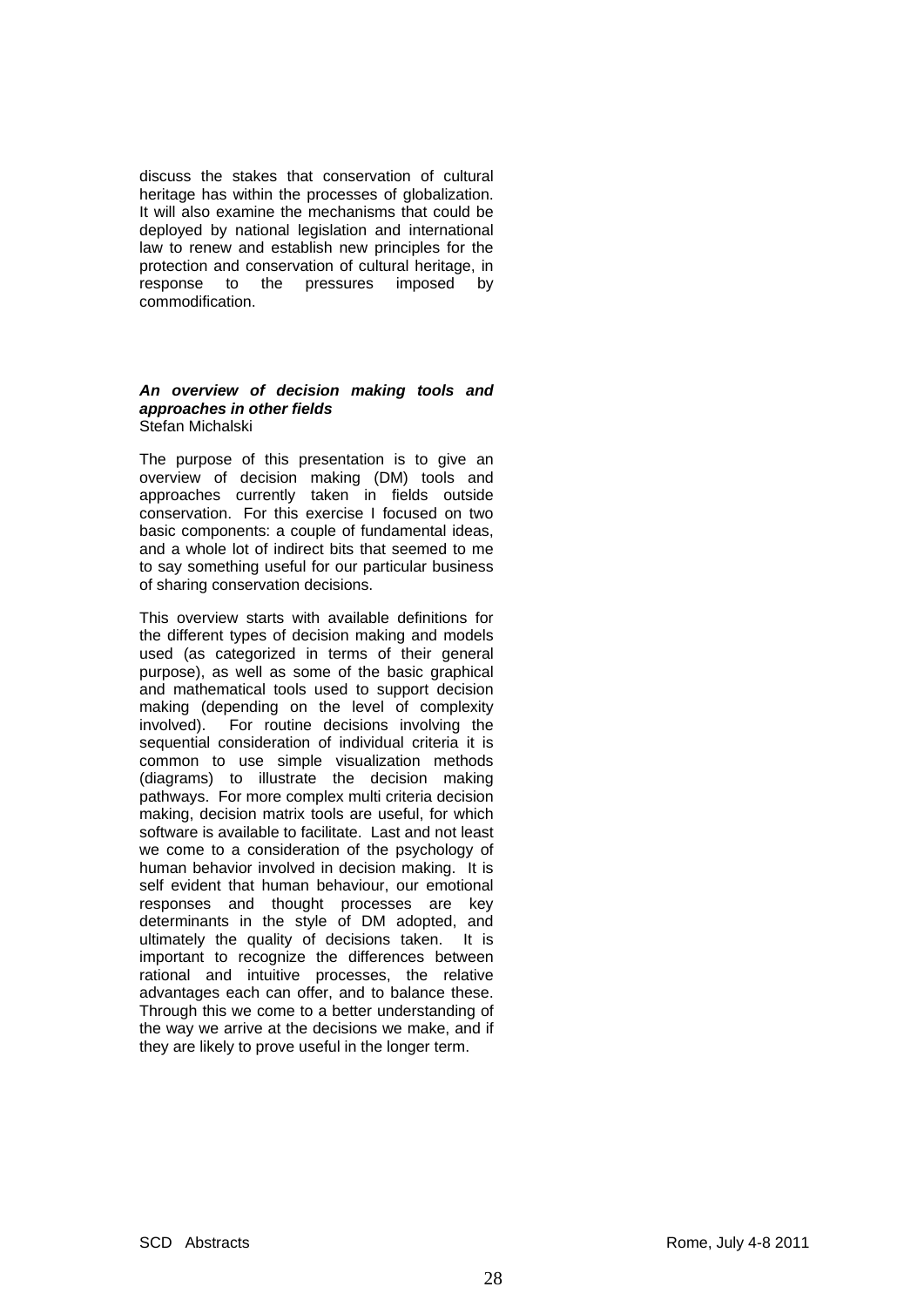## *The QALY – a cost effectiveness approach from health care applied to collection care*  Agnes Brokerhof

This presentation introduces the concept of 'quality adjusted life year' (QALY), a model used to measure cost-effectiveness in health care, and its potential to inform collection management decisions. It describes the basic theory behind the QALY, its adaptation to collection care and its application in a case study. It demonstrates that a utilitarian approach looking at 'collection quality', which includes values, accessibility, development, use and life expectancy, can place risk management and decision-making in the larger context of collection management.

The growing interest in 'collection risk management' is shifting the focus of preservation from retrospective improvements, where losses have occurred, towards a prospective view of minimising loss. The risk management process involves assessing risks, identifying options for risk reduction, and deciding on and implementing the best option. Best options are usually selected on the basis of reducing the magnitude of risk or uncertainty with preference for the most effective option, where effectiveness is improved preservation. Yet with competing resource requirements, cost-effectiveness analysis should also be included in decision making. This situation is comparable to the allocation of health care resources especially in the UK and the Netherlands, where resources are limited, and as a result priorities must be established. Criteria that play a role in these choices are necessity of treatment, effectiveness of treatment, cost, and social righteousness. One way to express and compare the effectiveness of medical treatments in health care is using the unit of measure known as the 'quality adjusted life year' or QALY (Brouwer and Rutten 2006, Phillips 2009). One year lived in perfect health is equal to one QALY whereas death is equated to zero. A QALY takes into account both the quality of life and the quantity of life (life expectancy) generated through particular health care interventions.

Similarly, choices for resources to support collection care need to be well argued and, for risk reduction options to be sustainable, they should not drain future resources. In order to apply the QALY approach to collection care issues, the 'collection quality' needs to be defined and assessed. Looking at collection management from a utilitarian perspective, 'quality' refers to the ability to use collections. This is derived on one hand from the values and significance of a collection for present and future generations, and on the other hand from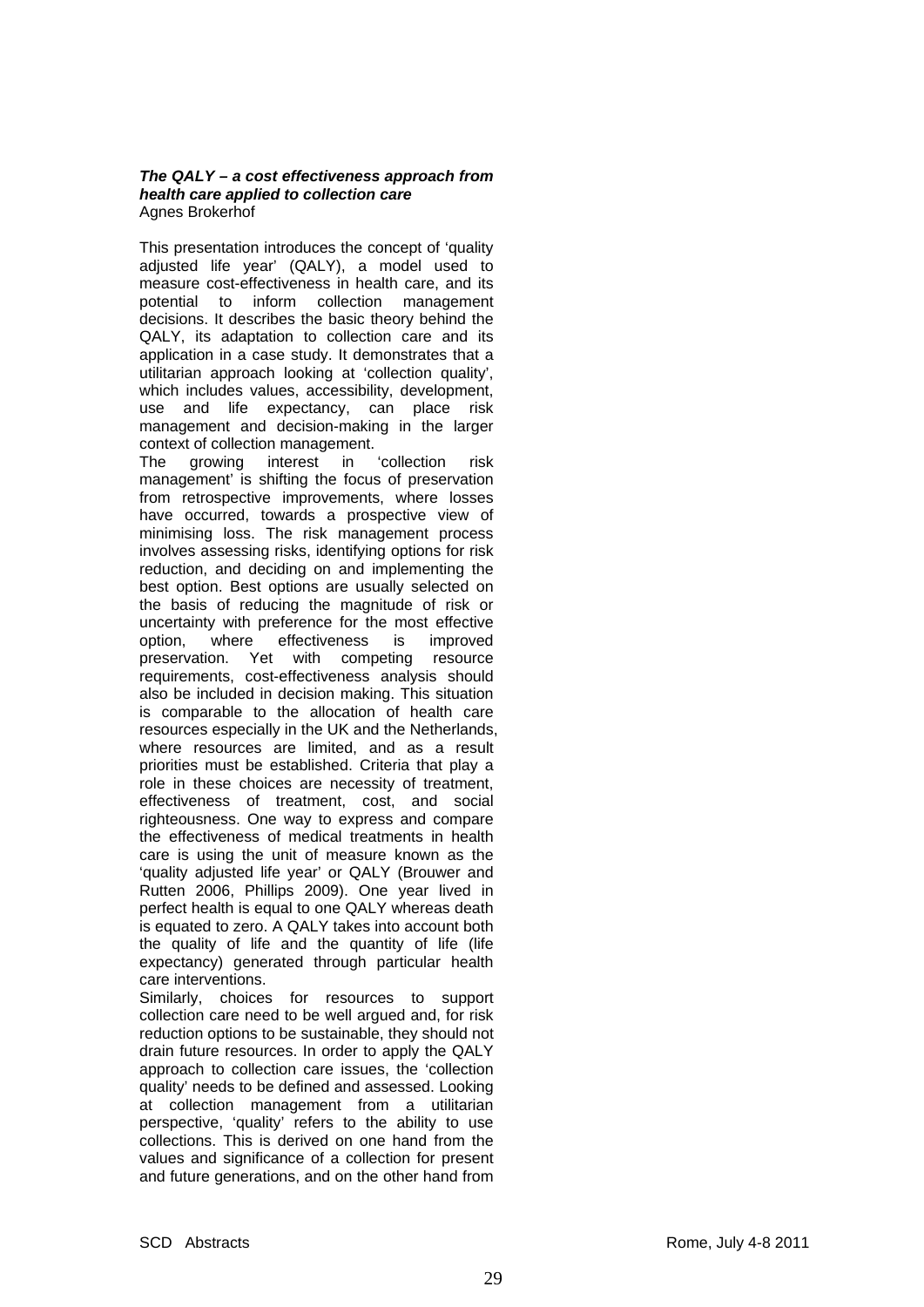their accessibility. A quality curve shows how collection quality changes over time. Without interference the quality curve will generally follow a sigmoid pattern. The surface area under the quality curve is the product of quality and life expectancy, and represents the number of QALY's. The quality curve will shift as a result of a particular conservation treatment or measure. For example, life expectancy can be increased, rate of decay can be slowed down, or quality can be improved. Consequently the surface area under the curve will change. The increase in surface is a measure for the effectiveness of the treatment. This makes it possible to compare different treatments with each other or with the zero option (current situation or no treatment), and express their effectiveness in terms of added QALY's and subsequently their costeffectiveness in cost per QALY or in incremental cost per QALY (ICER). The latter looks at the ratio of the change in cost of a treatment to the change in QALY's. Added QALY's at lower costs are always dominant, while added QALY's at higher costs require calculation of the ICER to determine the best option. Loss of QALY's at lower costs could be acceptable savings, yet at higher costs they are a waste and hence dominated by the current treatment. Thus cost-effectiveness can be taken into account in the overall decision-making process at a collection management level.

#### *An indicator for measuring the state of conservation of urban heritage sites: theory and structure*  Silvio Mendes Zancheti

This paper sets out a proposal for an indicator of conservation to assess the state of conservation of urban heritage sites . The indicator of the state of conservation (Isc) was designed as a monitoring instrument for evaluating the conservation performance of cities, towns, villages and other types of urban areas of heritage value. The indicator was designed to perform two tasks: (1) to evaluate how the conservation of an urban site evolves over time (internal performance analysis) and (2) to compare cities with respect to their conservation performance (comparative performance analysis). This paper presents the main concepts used as key performance indicators (KPI), that is, significance, integrity and authenticity and how they contribute to meeting the objective of attaining the sustainable conservation of heritage sites. The paper also presents the mathematical structure of the indicator.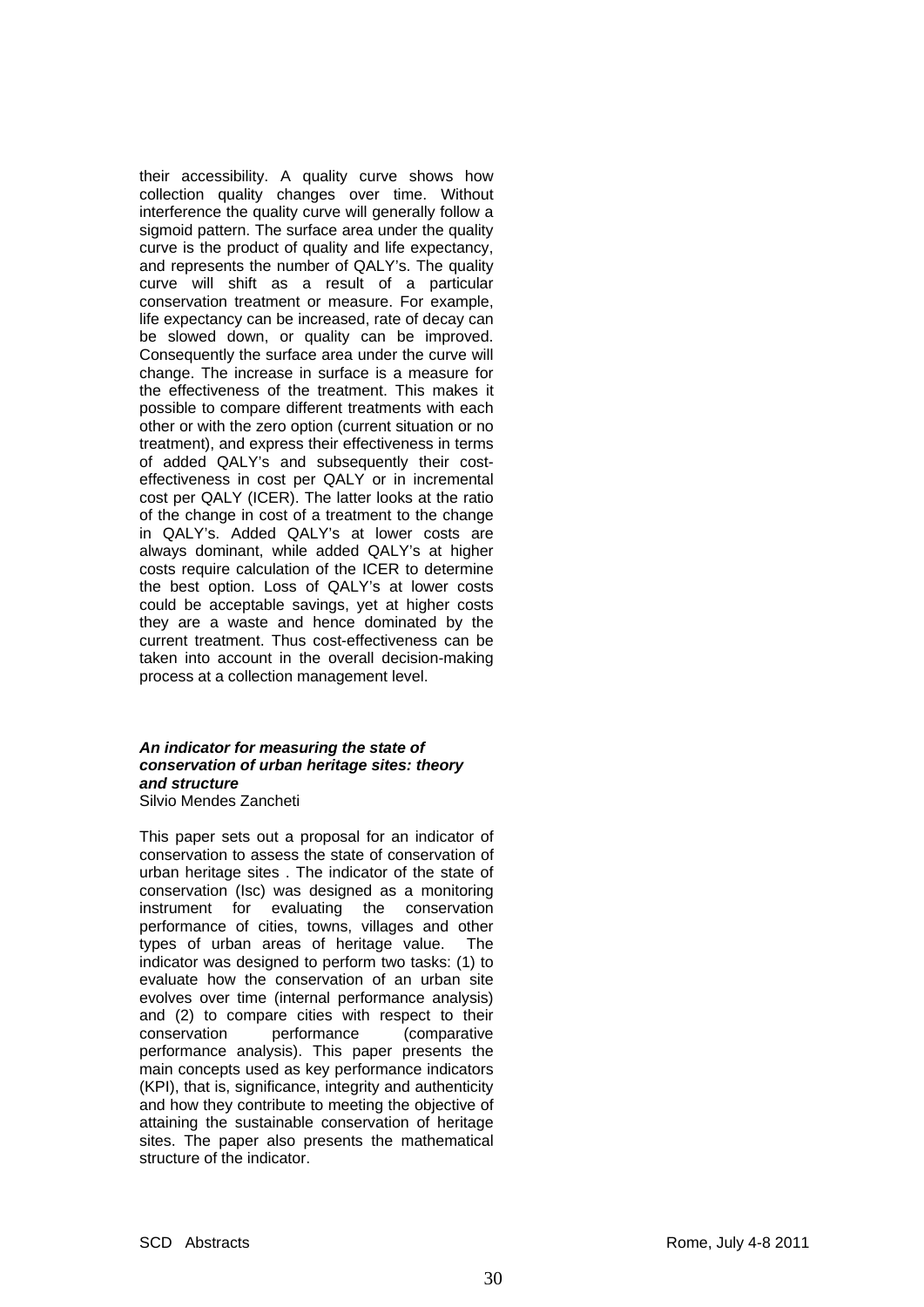It is clear from the literature that significance, integrity and authenticity are the three central variables for assessing the state of conversation of heritage sites but what has not so far found general acceptance is first how to determine estimated values for them. These concepts are qualitative. They cannot be measured in the traditional way expected of objective investigation. The values for these can only be estimated subjectively by individuals or groups of individuals. The paper sets out a model for this and presents the methodology used to determine the two sets of weights used in the indicator of the state of conservation of urban heritage sites. This methodology involves the use of the technique of the Delphi panel of experts in allocating scores for: (a) each KPI in the Isc equation, and (b) the opinion of the stakeholders in order to determine each KPI.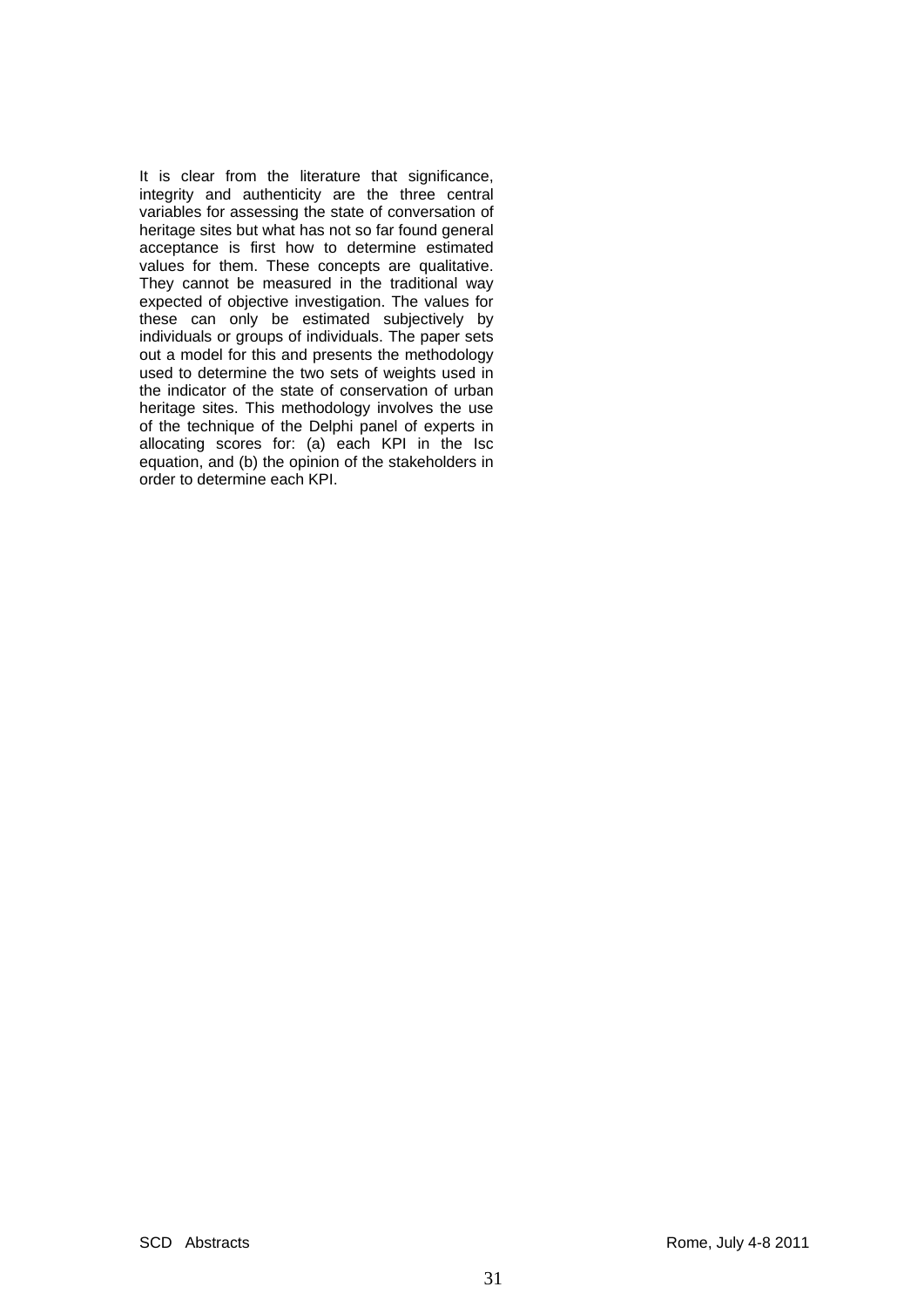## **Day 5:**

#### **Sharing conservation decisions: How to teach it?**

#### *Using the SCD tool-kit*  Helen Hughes

This paper outlines the attempts of one Sharing Conservation Decisions student to disseminate the ideas of the course within the conservation community of their home country. Attending SCD06 provided me with an opportunity to embrace modern conservation theory and take a more holistic view of the management of cultural heritage and the wide range of values which direct its management. But as the course progressed we became increasingly uneasy, and as a group eventually cried, 'Isn't it cruel to taunt us with this Utopian vision when we will have to return to the harsh realities of the conservation world?' But finally we realised that the course did not intend to give us an instruction manual but rather supply us with a tool-kit of ideas, examples and systems we could adapt to suit our own needs and situations. On my return I considered how I should make use of my tool-kit. During the course I had become aware of aware of my 'Anglo-oriented view of conservation history', and how comfortable the other students were with the idea of 'theory'. My perceptive, multilingual fellow SDC students observed that in English theory means something philosophical and very scary. In other languages theory generally means 'methodology' – a preestablished frame-work/convention within which we carry out our work. It was suggested that I use my joke 'Who's afraid of Cesare Brandi?' for title of an article about the SCD06 course. The article appeared in the March 2007 Issue of ICON News (the bi-monthly magazine of the Institute of Conservation) – and did provoke a wide range of comments. I suggested that UK conservators were not engaging in modern conservation theory and still embraced outmoded values formulated in the 1970s and 1980s relegating themselves to the role of white-coated boffin and effectively absolving/banning themselves from taking part in the decision making process. I suggested that an attempt be made to run  $SCD - UK$  (a shortened version of SCD), tailored to meet the needs of British conservators. In December 2007 I attended an ICCROM planning meeting at La Venaria, Turin for the forthcoming SCD08 course which included a review of SCD06. At the meeting Marie Berducou drew up a concise 'road map' of the course identifying the three elements of the course: the object, the context, and the decision making. I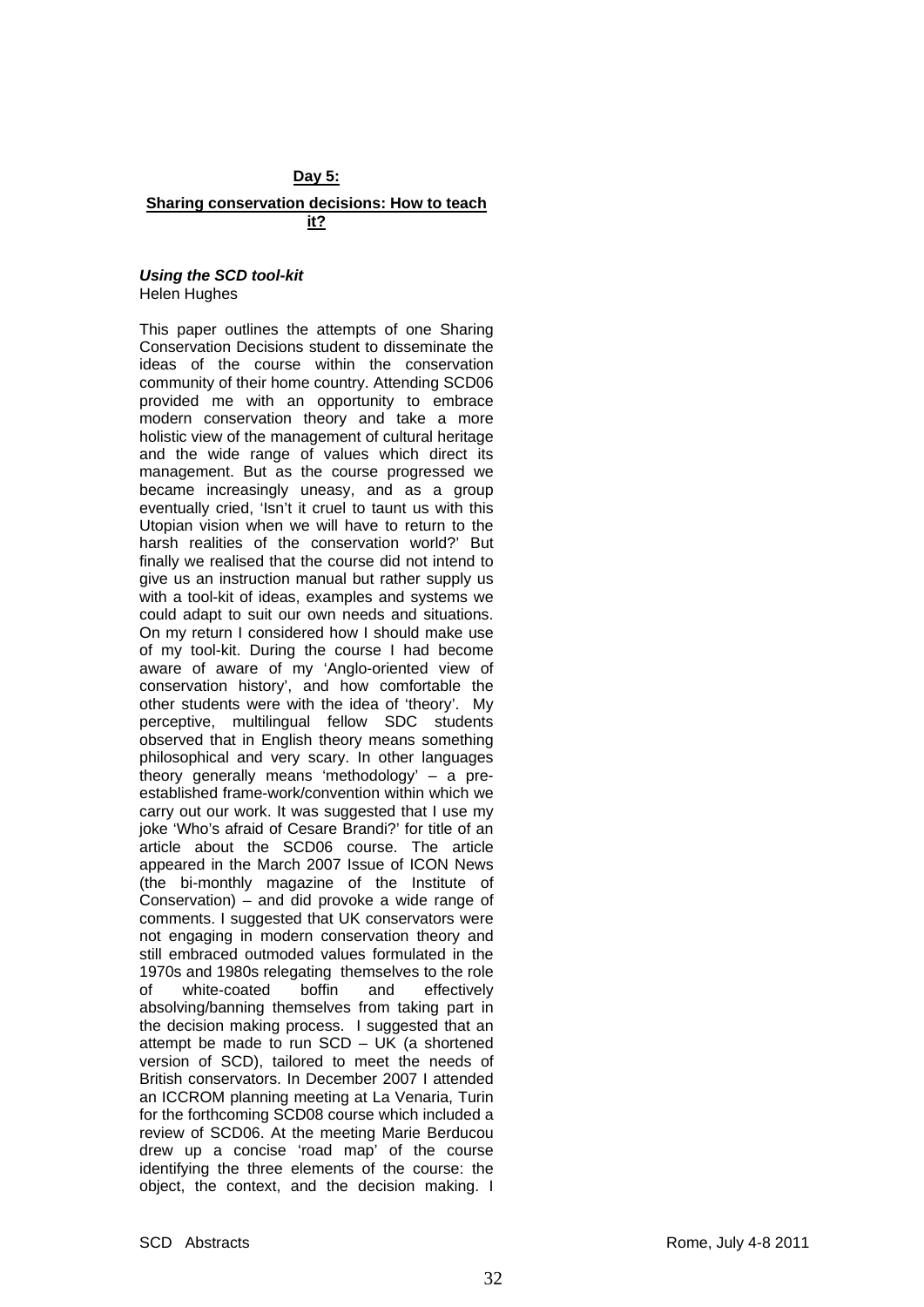seized this 'road-map' as a model for a three-day course. West Dean College kindly agreed to host the proposed course. As a richly furnished historic house, a functional residential conservation college, and country estate, the college itself would a supply wide range conservation case studies – meaning that the students would not need to travel. I was assisted and encouraged to proceed with the project by Rosalia Varoli-Piazza, Dinah Eastop and Jonathan Ashley-Smith. Dean Sully and Sue Bradshaw kindly provided additional input. All of these plans finally came to fruition in November 2009 when the course was delivered to eleven conservators. The success of the course may be assessed by the review of the course written by three of the participants: 'Discussions were honest, lively and varied… ...problems were shared and debated, and new pathways opened up and solutions suggested' '…it was clear we were experiencing a slightly different take on issues surrounding the conservation of cultural heritage.' 'The course encourages conservators... …to take part in the discussion on challenging issues from the knotty subject of terminology to the power of the conservators voice.' We are currently reviewing the course and are planning to run it again later in the year.

#### *Introducing Sharing Conservation Decisions concepts into training programs in Serbia*  Aleksandra Nikolic

Thanks to the participation in the Sharing Conservation Decisions 2008 course as a course assistant, the author had an opportunity to introduce SCD08 ideas, concepts and tools into some of the conservation training programs carried out by the Central Institute for Conservation in Belgrade, Serbia. A part of these programs are local workshops on preventive conservation for Serbian museums, while the others are courses held within the university program on preventive conservation at the University of Belgrade, in collaboration with Université Paris 1 – Sorbonne.

This paper covers the results of this change in the training programs, in terms of reception of the concepts and tools introduced and their further dissemination. Special attention will be given to the level of responsiveness of the participants in the preventive conservation workshops and the modifications that had to be made in order to fully adapt various conservation decisions concepts to the Serbian conservation context.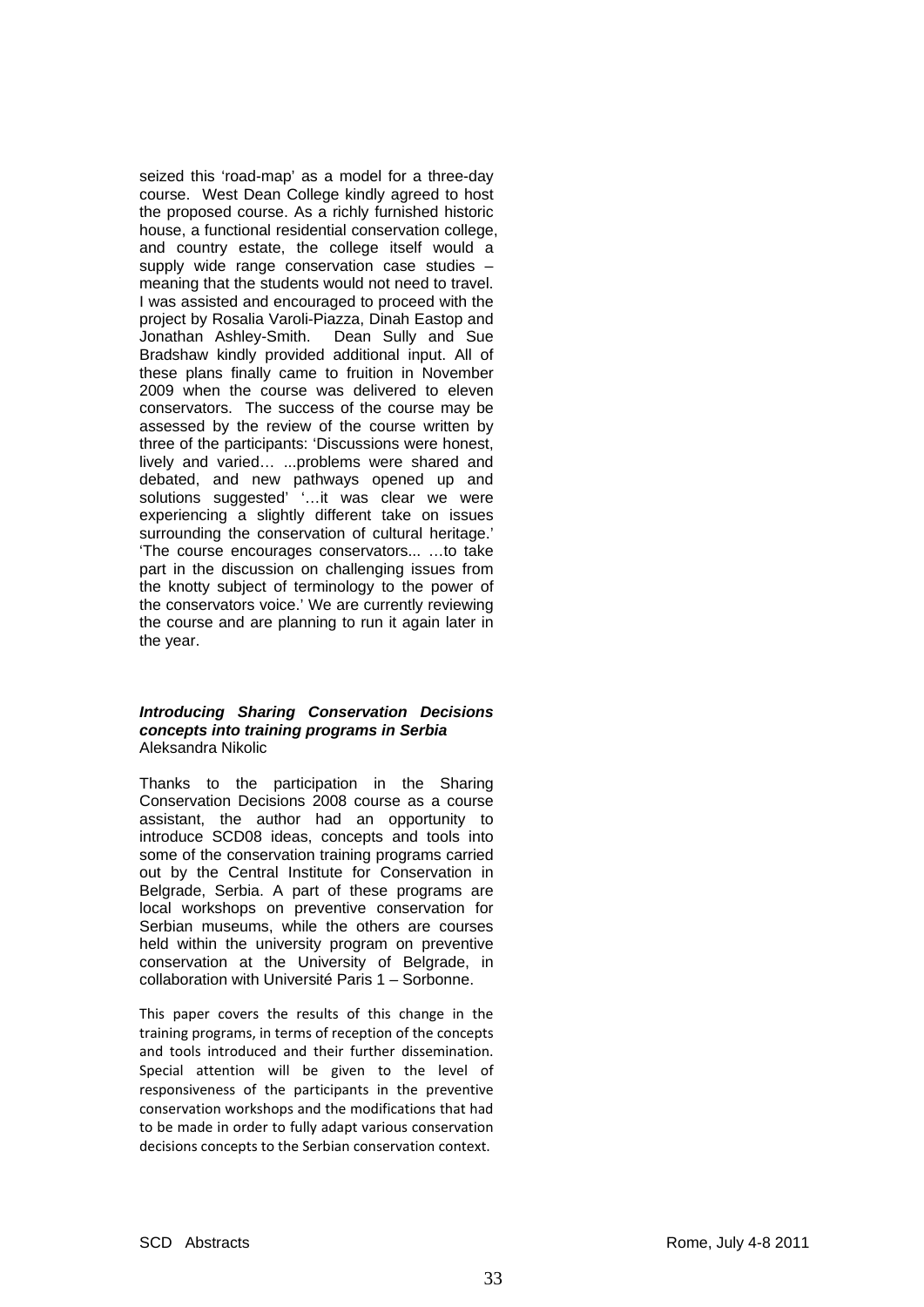# *Managing decision making for conservation students*

Jocelyn Cuming

Through teaching of conservation students I am aware that decision making is a crucial component of conservation work. Students are taught techniques and skills, and they are taught about decision making but their course does not specifically teach a methodology for decision making. Dr. Dorothy Howie working in the Educational Pyschology Department at Hull University has recently written a book called "Thinking about Thinking". In this book she highlights the work of Sternberg. The model he uses is an information processing model which looks at the metacomponents of problem recognition; definition of the problem; construction of a strategy for problem solving; monitoring the problem solving process and evaluating the problem solving. These form key metacomponents which a number of researchers now use to help people manage their own thinking. Dr. Howie has supervised two doctoral students who have used metacomponential training for very different things. One was used for enhancing maths learning in a computer environment in West Ireland, the other was for teaching daily real life problem solving skills to clients in rehabilitation following brain damage. Howie and I are collaborating in using Sternberg's model for enhancing decision making by conservation students. We will be using an action research design which follows Sternberg's problem solving model. We will look at how a group of students are problem solving before any intervention. At this stage we are planning the action strategy, i.e. the intervention, which is the action planning phase. The next phase is monitoring the implementation of the action plan and the final phase is evaluation of the action plan. At this stage the same students would be reassessed for their decision-making/problem solving to see if change had occurred. The idea behind this research is to develop a decision tool that could be used by students to manage the decision making process.

#### *The meaning of further sharing: from learning to teaching sharing conservation decisions.*  E. Isabel Medina González

This paper analyzes the journey from learning to teaching sharing conservation decisions. It explores how SCD promotes further benefits within the designing and implementation of university courses in Mexico, in order to show that an